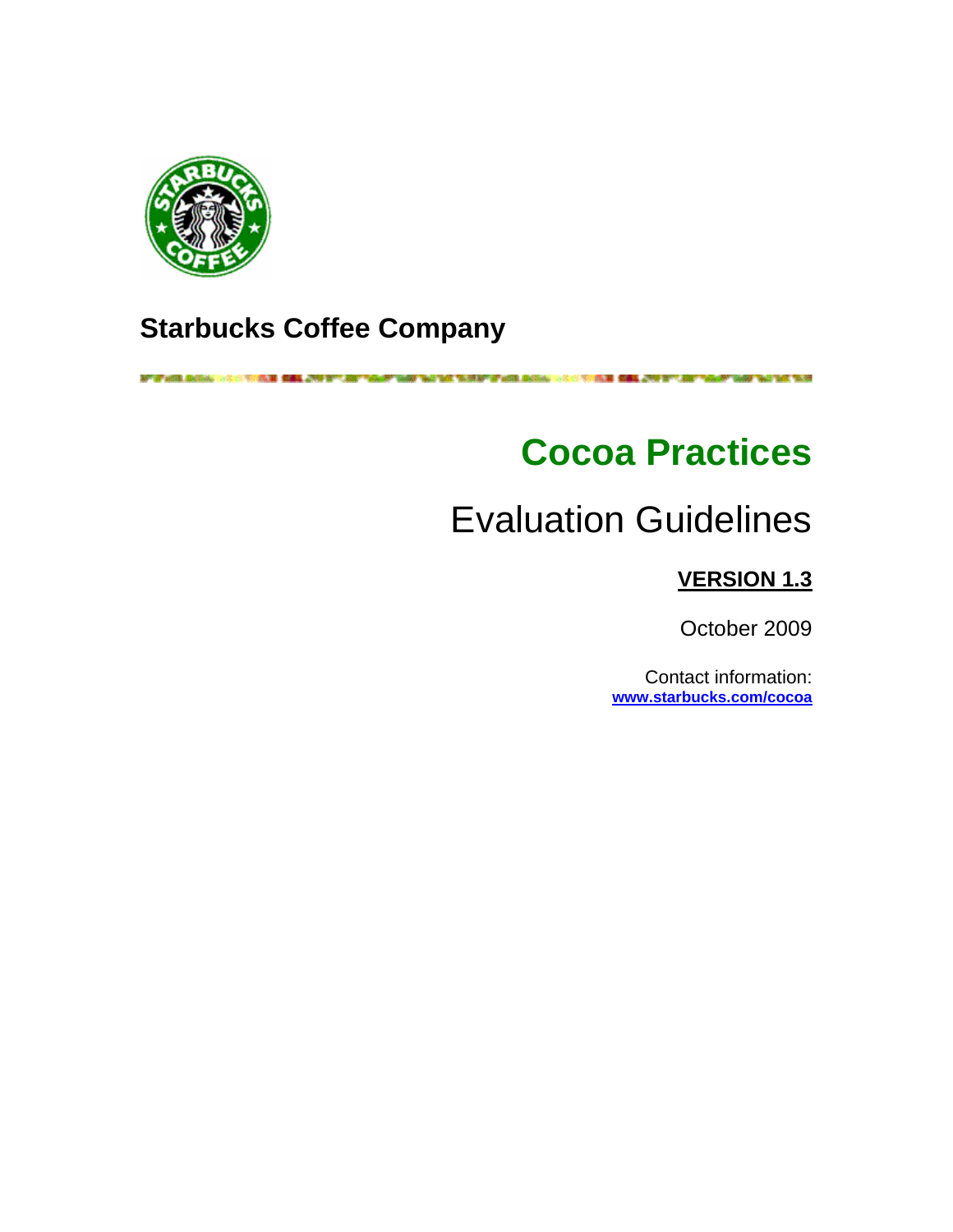# **Introduction**

Starbucks is a leader in sustainable coffee with its Coffee and Farmer Equity (C.A.F.E) Practices program and its investments in farmer financing and technical support. The company is extending their support of sustainable agriculture and trade by developing purchasing guidelines for their non-coffee ingredients. These guidelines are designed to support Starbucks goal to purchase cocoa that is socially responsible, economically viable and ecologically sustainable. The guidelines for Cocoa Practices are based on discussions with Starbucks and Theo Chocolate, C.A.F.E. Practices stakeholders, environmental and labor organizations, and cocoa suppliers.

These guidelines represent a deepening of Starbucks commitment to 'greening' their supply chain of non-coffee ingredients. Starbucks recognizes that cocoa, like coffee, has distinct conditions under which it can be considered 'sustainable' and others in which it can be considered harmful. These guidelines articulate indicators for sustainable cocoa cultivation and trading that support ecological balance, social stability and economically viable supply chains.

The Cocoa Practices program is built on the foundation of Starbucks C.A.F.E. Practices program for coffee. This program strives to balance consistency with C.A.F.E. Practices with the particularities of cocoa cultivation, processing and trading. The premise is that the C.A.F.E. Practices approach will facilitate the adoption of the program by verification organizations, successful inspector training, and effective program management within Starbucks.

# **Purchasing Cocoa Responsibly**

 $\overline{a}$ 

Approximately 2.5 million farmers around the world depend on cocoa for their livelihoods; 85% of these farmers are smallholders, growing cocoa on less than 10 hectares of land<sup>1</sup>. These farmers live and farm in the humid tropics in some of the most biodiverse regions of the planet and can be important stewards of vital natural resources. A combination of low and volatile commodity prices, lack of credit and pest and disease pressure has made cocoa farming a precarious venture for many of the farming families dependent on the crop. Low profit margins exacerbate deforestation as farmers may cut down shade trees to boost yields or diversify their crops. However tree crops like cocoa are not easily replaced with alternative crops given the time and money invested in establishing a cocoa farm. Although diversified farms are found in regions with market access and appropriate environmental conditions, cocoa often forms the economic base of the farm family income. There are often gender inequities in maintaining a livelihood from cocoa farming. In addition, cocoa is one of the few crops that a small-scale farmer can harvest, dry and store until it can be taken to market unlike more perishable crops. Cocoa remains a major source of foreign exchange for exporting countries particularly in West Africa where governments are heavily invested in the continued cultivation of the crop.

Recently the global discussion on 'sustainability' has turned its focus to commercial activities, agriculture and the trade in commodities being primary areas of interest. Sustainable cocoa entered the public eye most notably in 2001 after reports surfaced of child and forced labor being used on cocoa farms in Côte d'Ivoire. The last five years have generated many initiatives in both the public and private sectors to address the social, economic and environmental issues of the cocoa sector. Practical approaches to improving farm productivity, maintaining biodiversity, ensuring child safety, promoting gender equity, developing better trading conditions and boosting quality standards are critical to the well-being of small-scale farmers, the preservation of vital

<sup>&</sup>lt;sup>1</sup> ICCO, 6 December 1999. www.icco.org/questions/smallholders.htm; Conservation International. June 2001. www.conservation.org/ImageCache/CIWEB/content/publications/cocoa\_2epdf/v1/cocoa.pdf

| Filename: Cocoa GUI EvalGuidelines 102009.docx |                                   | Released by: Nathan P. Smith<br>Date released: 10/20/2009 |              |
|------------------------------------------------|-----------------------------------|-----------------------------------------------------------|--------------|
| Created by: Nathan Smith                       | Last modified by: Nathan P. Smith | Approved by: Nathan P. Smith                              | Page 2 of 19 |
| Created on: 04/01/2008                         | Date last modified: 10/20/2009    | Date approved: 10/20/2009                                 |              |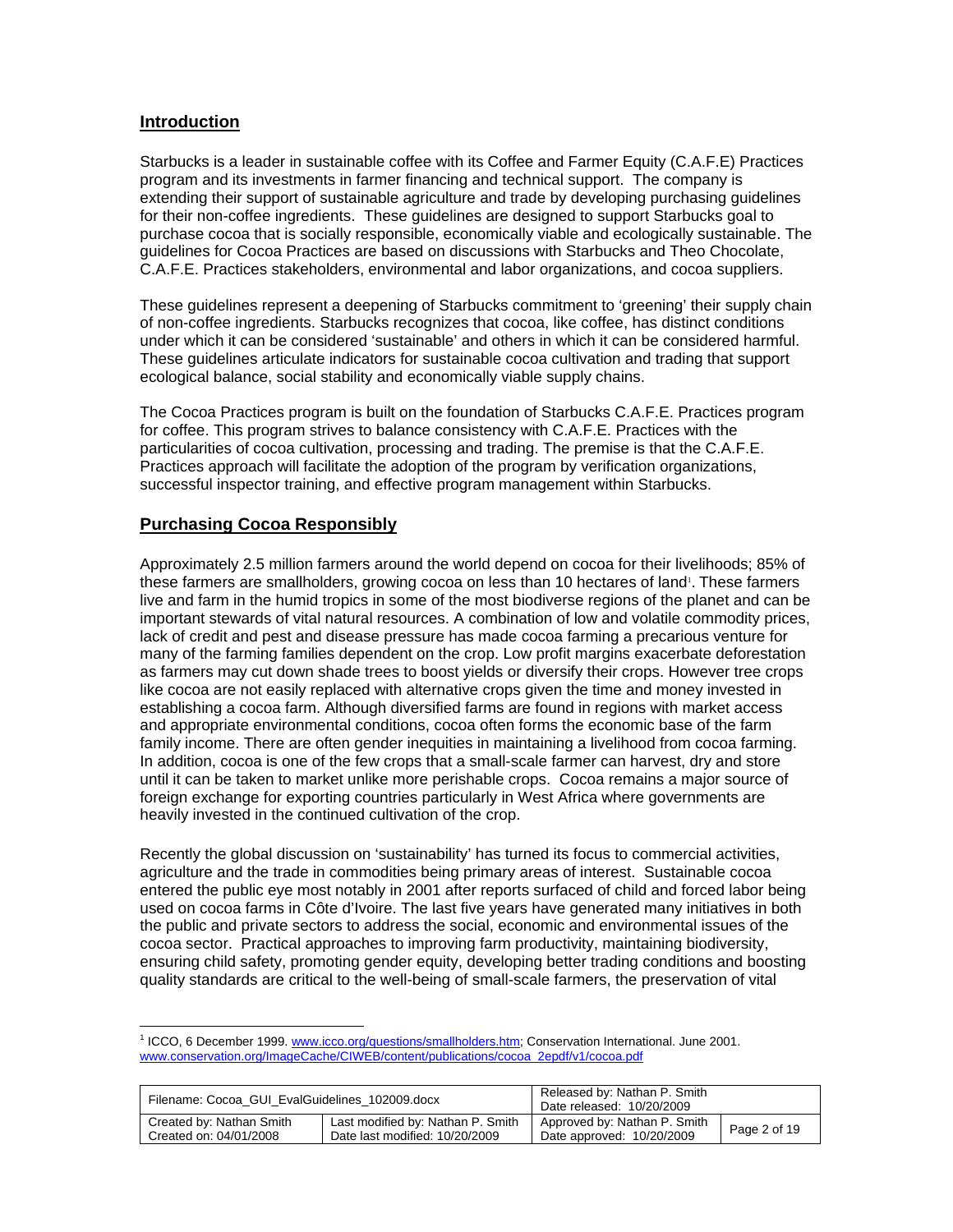forest resources around the globe and the ability for consumers to continue enjoying high quality chocolate.

# **Introduction to the Cocoa Practices Guidelines**

Cocoa Practices was developed in response to the challenges faced by the cocoa sector and to provide a set of comprehensive sustainability guidelines for cocoa. The Cocoa Practices guidelines were designed to support cocoa purchases and growing practices that are socially responsible, economically viable and ecologically sustainable. The Cocoa Practices guidelines can be used in concert with existing certification programs such as Fairtrade and organic. The guidelines were developed through collaboration between Starbucks Coffee Company and Theo Chocolate, but are open to use by other companies interested in sustainable cocoa. Cocoa Practices is designed to enhance buying companies' ability to work with a diversity of suppliers to foster deeper sustainability throughout the cocoa supply chain from farm to factory to final product.

These guidelines have been developed with smallholder supply chains in mind, although they are applicable to all types of supply chains. It is assumed that the majority of producers involved in the cocoa supply chain will be smallholders grouped into some form of organization or supplier network, at least in the initial phase of the Cocoa Practices program. The guidelines refer to the following categories of participants:

Producer: Farmer that cultivates cocoa trees for the purpose of harvesting cocoa beans. These beans are subsequently processed into dry cocoa beans that are sold to suppliers.

Producer Organization: Organizations that help organize, facilitate and/or collect or deliver cocoa for farmers. These organizations include cooperatives, associations, federations and networks of farms supplying cocoa (wet or dry) to centralized processing facilities and/or exporters.

Supplier: Generally the primary applicant to Cocoa Practices, Suppliers are entities that supply cocoa products to end users and/or those that take physical ownership of the cocoa prior to export of cocoa beans from the country of origin. Suppliers typically are not membership organizations but may supply inputs and technical assistance to farmers and producer organizations in addition to their commercial activities.

# **Minimum Requirements**

These cocoa purchasing guidelines include minimum requirements for participation in the program. Each supplier of cocoa products participating in the Cocoa Practices program should be able to ensure the following:

- $\checkmark$  High quality cocoa per contract terms
- $\checkmark$  Transparent supply chain
- $\checkmark$  Transparent financial data throughout supply chain
- $\checkmark$  Equitable price distribution and financial viability
- $\checkmark$  Compliance with labor laws regarding minimum wage, child labor, forced labor and discrimination

| Filename: Cocoa GUI EvalGuidelines 102009.docx |                                   | Released by: Nathan P. Smith<br>Date released: 10/20/2009 |              |
|------------------------------------------------|-----------------------------------|-----------------------------------------------------------|--------------|
| Created by: Nathan Smith                       | Last modified by: Nathan P. Smith | Approved by: Nathan P. Smith                              | Page 3 of 19 |
| Created on: 04/01/2008                         | Date last modified: 10/20/2009    | Date approved: 10/20/2009                                 |              |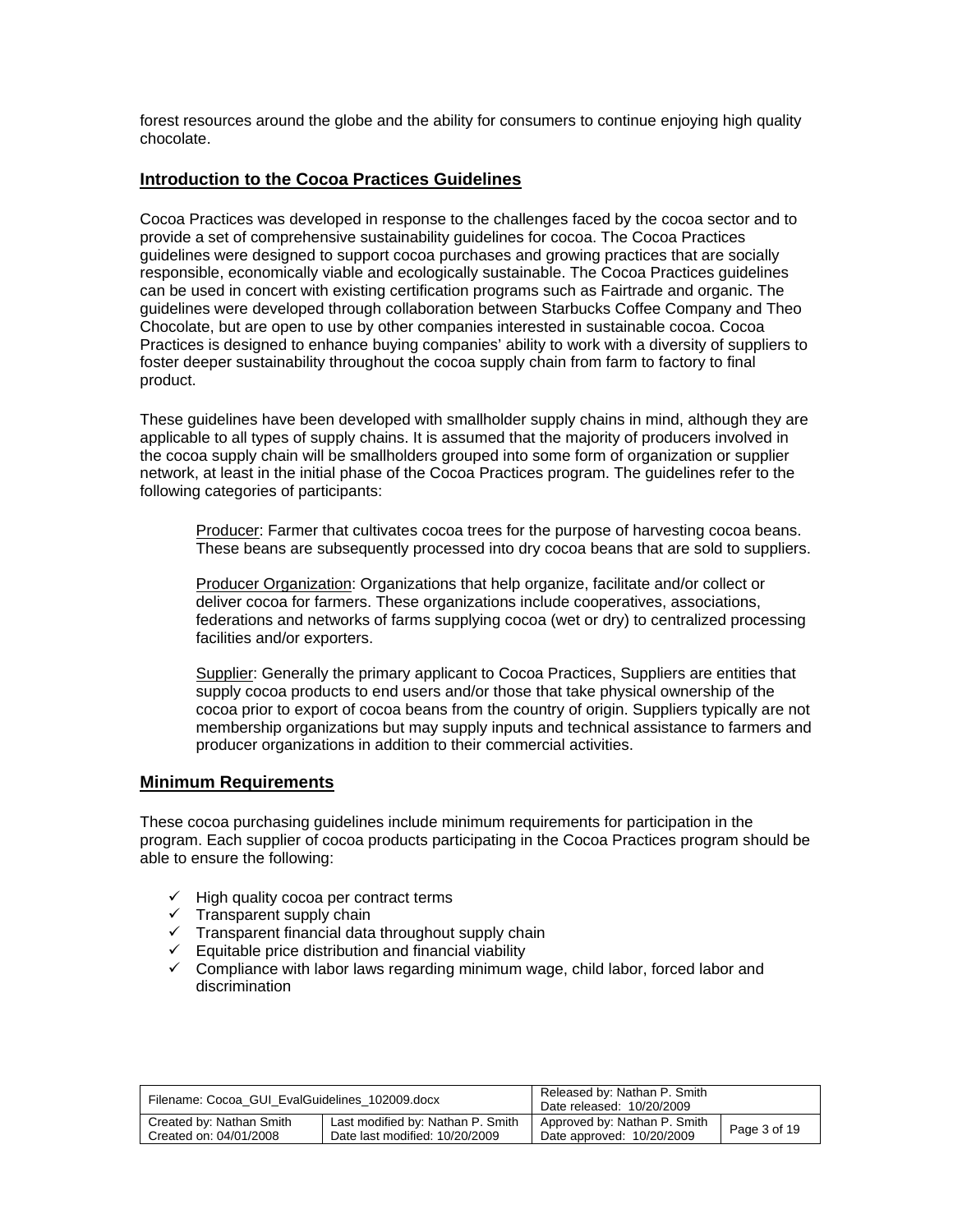Cocoa Practices has a scoring system in which indicators will be scored as Comply, Not Comply or Not Applicable. There are two tiers of required indicators: Zero Tolerance Indicators and Criteria Requirement Indicators.

*Zero tolerance indicators*: All zero tolerance indicators must be scored as Comply in order to participate in Cocoa Practices. A "not comply" in any of the Zero Tolerance indicators results in a score of 0 for that criterion and non approval in the program. Criteria that include zero tolerance indicators: SR-HP1, SR-HP4, SR-HP5, SR-HP6, and SR-WC1.

*Criteria requirement indicators*: All indicators labeled 'criteria requirement' within a criterion must receive Comply. A rating of "not comply" with any of the criteria requirement indicators results in a score of 0% for that criterion.

The scoring indicators referred to in this document are detailed in the "Cocoa Practices Scorecard".

# **Reference Documents**

- 1. **Cocoa Practices Overview**: Provides a brief history of Starbucks Socially Responsible Cocoa Sourcing program and the differences between Cocoa Practices and C.A.F.E. Practices (Starbucks Coffee and Farmer Equity Program). Answers questions about scoring and status and provides general understanding of process.
- 2. **Cocoa Practices Verifier and Inspector Operations Manual:** Provides a detailed explanation of the verification process, standard operating procedures (SOPs), and auditing methods to which all verification organizations approved for work in the Cocoa Practices program must adhere.
- 3. **Cocoa Practices Scorecard:** Provides a list of the indicators associated with each of the different evaluation criteria of each subject area. This document will be used by verification organizations to score each entity in a Cocoa Practices supply chain.
- 4. **Cocoa Practices Supplier Application Form:** Application forms for all entities in the supply chain of the applicant supplier. This includes supplier facilities, traders, producer organizations and farms.
- 5. **Cocoa Practices Field Notes**: Provides the Cocoa Practices Scorecard in a workbook format. The Booklets are intended to be used as Self-Evaluation Tools to assess how supply chain entities would perform during a third-party audit as well as to highlight areas for improvement prior to verification.
- 6. **Cocoa Practices Verification Organization Approval Procedure**: Provides detailed information regarding the Verification organization Approval Process
- 7. **Cocoa Practices Reporting Database Instructions**: Provides detailed instructions for use of and reporting in the Cocoa Practices Reporting Database.
- 8. **Supplier Operations Manual:** Provides the suppliers participating in Cocoa Practices a workbook-style approach to implementing the Cocoa Practices guidelines.
- 9. **List of Approved Verification Organizations:** Provides a list of all verification organizations approved for work in the Cocoa Practices program.

French and Spanish versions of the Cocoa Practices program documents are available upon request.

To download the Cocoa Practices documents, please visit the following Website: www.starbucks.com/cocoa or contact cocoacsr@starbucks.com

| Filename: Cocoa GUI EvalGuidelines 102009.docx |                                   | Released by: Nathan P. Smith<br>Date released: 10/20/2009 |              |
|------------------------------------------------|-----------------------------------|-----------------------------------------------------------|--------------|
| Created by: Nathan Smith                       | Last modified by: Nathan P. Smith | Approved by: Nathan P. Smith                              | Page 4 of 19 |
| Created on: 04/01/2008                         | Date last modified: 10/20/2009    | Date approved: 10/20/2009                                 |              |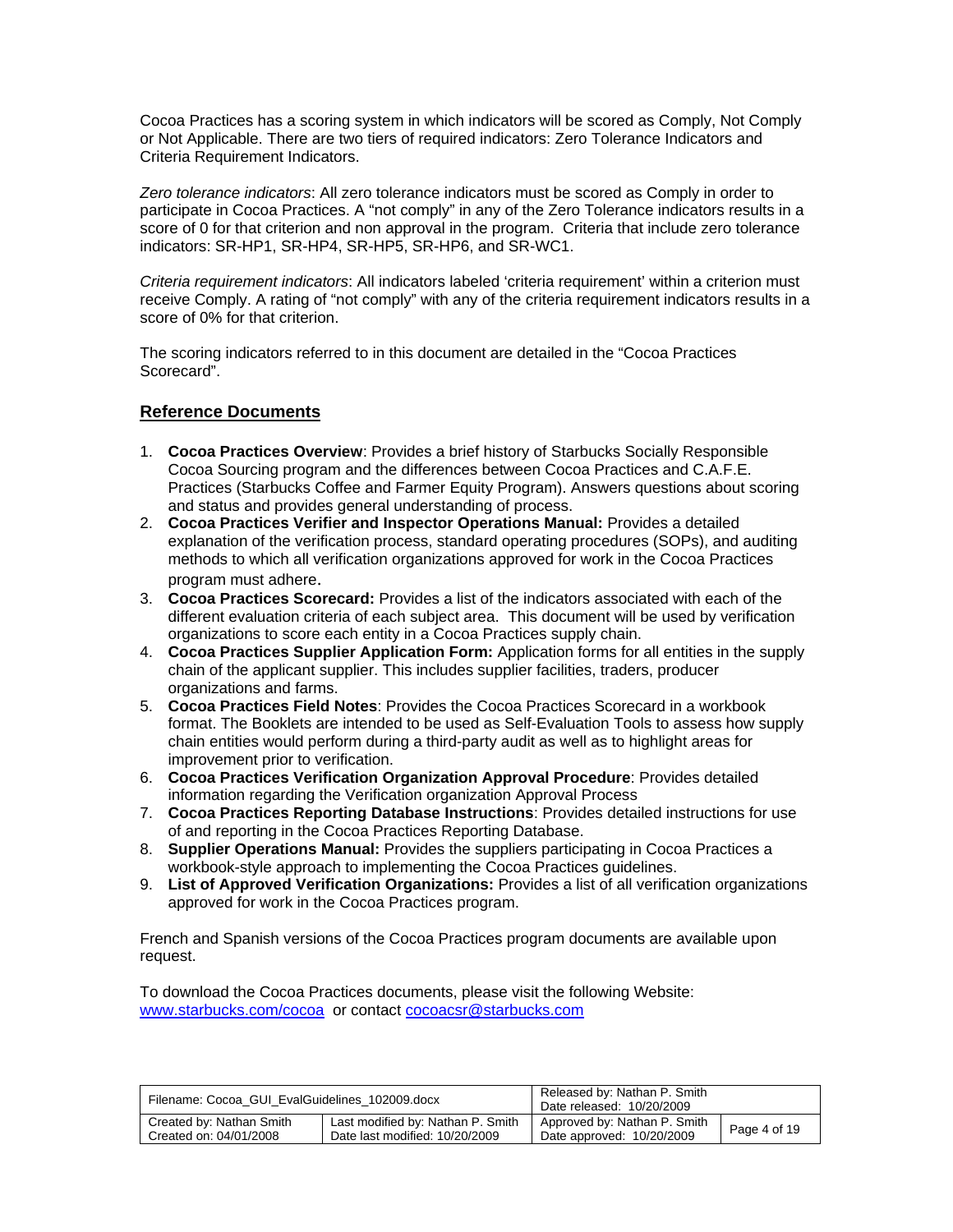# **Cocoa Practices Supplier Status**

Status of applicants to the Cocoa Practices program will be determined following the end of the pilot phase.

|                     | <b>STARBUCKS COCOA PRACTICES</b>                                         |                                                                          |  |  |  |
|---------------------|--------------------------------------------------------------------------|--------------------------------------------------------------------------|--|--|--|
| % REQUIRED          | Year One                                                                 | 100% compliance with 2 Required Subject Areas                            |  |  |  |
| <b>COMPLIANCE</b>   |                                                                          | (Product Quality and Economic Accountability)                            |  |  |  |
|                     |                                                                          | 100% compliance with Zero Tolerance Criteria <sup>1</sup>                |  |  |  |
|                     |                                                                          | 60% compliance with Criteria Requirements                                |  |  |  |
|                     | Year Two                                                                 | 100% compliance with 2 Required Subject Areas                            |  |  |  |
|                     |                                                                          | (Product Quality and Economic Accountability)                            |  |  |  |
|                     |                                                                          | 100% compliance with Zero Tolerance Criteria                             |  |  |  |
|                     |                                                                          | 80% compliance with Criteria Requirements                                |  |  |  |
|                     |                                                                          | 60% minimum compliance overall                                           |  |  |  |
| <b>SCOPE</b>        |                                                                          | Cocoa Practices must be applied to all cocoa purchased by Starbucks from |  |  |  |
|                     | your company unless otherwise stipulated in your contract. Pricing to be |                                                                          |  |  |  |
|                     | determined in particular contracts.                                      |                                                                          |  |  |  |
| <b>VERIFICATION</b> | Year One                                                                 | Audit by approved 3 <sup>rd</sup> party verifier                         |  |  |  |
|                     | Year Two                                                                 | Audit by approved 3 <sup>rd</sup> party verifier                         |  |  |  |

| Filename: Cocoa GUI EvalGuidelines 102009.docx |                                   | Released by: Nathan P. Smith<br>Date released: 10/20/2009 |              |
|------------------------------------------------|-----------------------------------|-----------------------------------------------------------|--------------|
| Created by: Nathan Smith                       | Last modified by: Nathan P. Smith | Approved by: Nathan P. Smith                              | Page 5 of 19 |
| Created on: 04/01/2008                         | Date last modified: 10/20/2009    | Date approved: 10/20/2009                                 |              |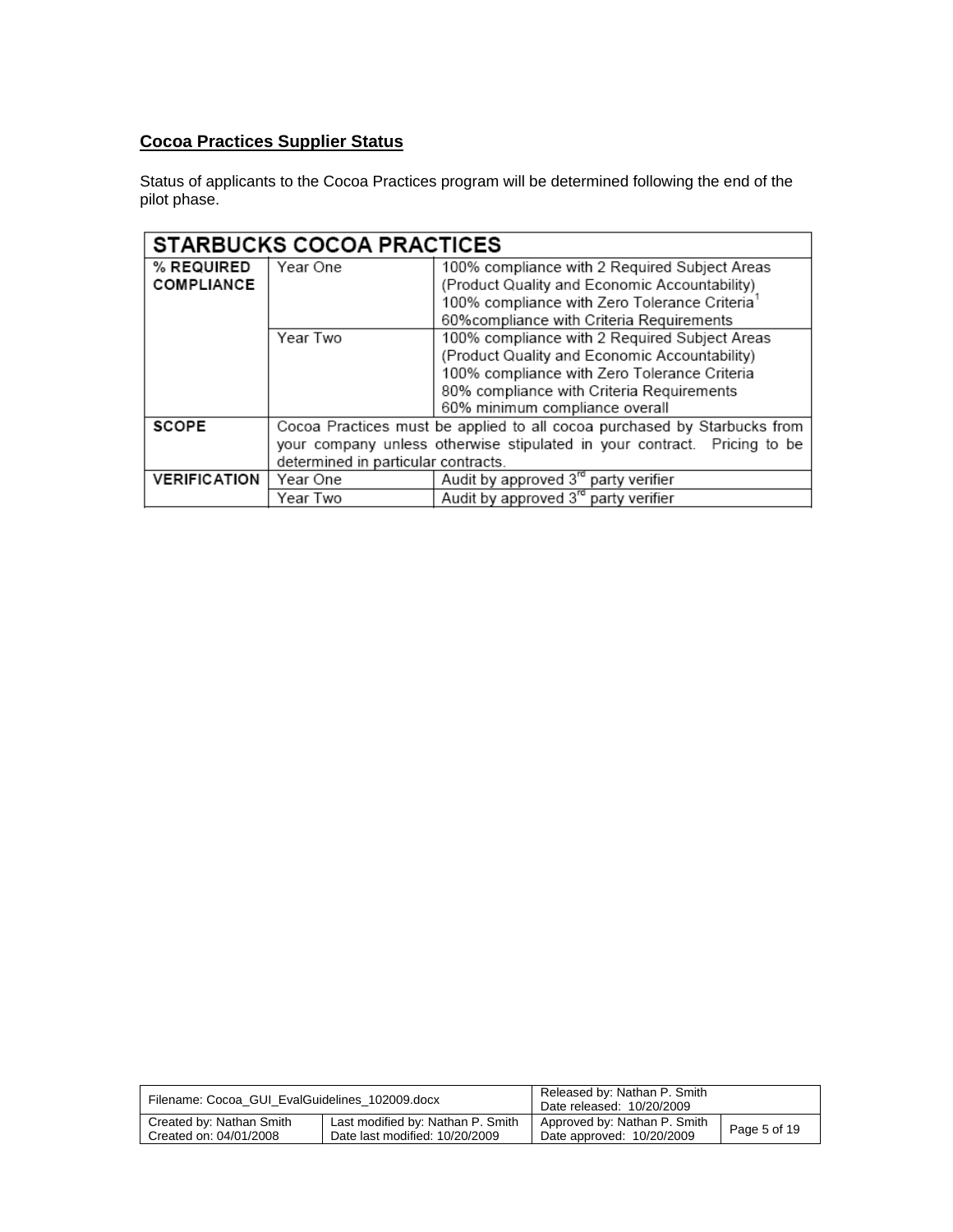|                                                                                          |                                | <b>Cocoa Practices Evaluation Checklist</b><br>for Producers, Producer Organizations and Suppliers | Producers               | Producer<br>Organization | Supplier       |
|------------------------------------------------------------------------------------------|--------------------------------|----------------------------------------------------------------------------------------------------|-------------------------|--------------------------|----------------|
| <b>1.0 Product Quality</b>                                                               |                                |                                                                                                    |                         | <b>Required</b>          |                |
|                                                                                          | <b>PQ-1</b>                    | <b>Generic Specifications</b>                                                                      |                         | Prerequisite             |                |
| 1.1 General Conditions                                                                   | $PQ-2$                         | <b>Storage Specifications</b>                                                                      |                         | Prerequisite             |                |
| 2.0 Economic Accountability                                                              |                                |                                                                                                    |                         | <b>Required</b>          |                |
|                                                                                          | EA-IS1                         | Demonstration of Financial Transparency                                                            | 3                       | 3                        | 2              |
| 2.1 Incentives for Sustainability                                                        | $EA-IS2$                       | <b>Equity of Financial Reward</b>                                                                  |                         | 2                        | 4              |
| 2.2 Financial Viability                                                                  | EA-FV1                         | <b>Financial Viability</b>                                                                         |                         | 4                        | 4              |
| 3.0 Internal Control Systems                                                             |                                | <b>Total Possible Section Points-12</b>                                                            |                         |                          |                |
| 3.1 Traceability                                                                         | ICS-IP1                        | <b>Product Tracking System</b>                                                                     |                         | 7                        | 7              |
| 3.2 Management and Monitoring                                                            | ICS-MM1                        | Management and Monitoring System                                                                   |                         | 5                        |                |
| 4.0 Organizational Stability                                                             |                                | <b>Total Possible Section Points-12</b>                                                            |                         |                          |                |
| 4.1 Organizational Management<br>Systems                                                 | OS-MS1                         | Organizational Systems, Management and Planning                                                    |                         | 5                        |                |
| 4.2 Producer Training                                                                    | OS-PT1                         | <b>Extension Program</b>                                                                           |                         | 4                        |                |
|                                                                                          | OS-PT <sub>2</sub>             | <b>Education and Farm Workers</b>                                                                  |                         | 3                        |                |
| 5.0 Social Responsibility - Producer                                                     | <b>Organization / Supplier</b> | <b>Total Possible Section Points-18</b>                                                            |                         |                          |                |
|                                                                                          | PO SR-HP1                      | Wages/Benefits and Working Hours                                                                   |                         | 3                        | 3              |
| 5.1 Hiring Practices and Employment<br>Policies                                          | PO SR-HP2                      | Freedom of Association/Collective Bargaining                                                       |                         | $\overline{2}$           | 2              |
|                                                                                          | PO SR-HP3                      | Vacation/Sick Leave Regulation                                                                     |                         | 1                        | 1              |
|                                                                                          | PO SR-HP4                      | Non-Discrimination and Gender Equity                                                               |                         | $\overline{2}$           | 2              |
|                                                                                          | PO SR-HP5                      | Child Labor/Forced Labor                                                                           |                         | 4                        | $\overline{4}$ |
|                                                                                          | PO SR-WC1                      | Access to Education                                                                                |                         | 2                        | 2              |
| 5.2 Worker Conditions                                                                    | PO SR-WC2                      | Access to Training, Health and Safety                                                              |                         | $\overline{2}$           | 2              |
|                                                                                          | PO SR-WC3                      | <b>Access to Medical Care</b>                                                                      |                         | $\mathfrak{p}$           | $\mathcal{P}$  |
| 6.0 Social Responsibility - Producers                                                    |                                | <b>Total Possible Section Points-22</b>                                                            |                         |                          |                |
|                                                                                          | P SR-HP1                       | Wages/Benefits and Working Hours                                                                   | 3                       |                          |                |
|                                                                                          | P SR-HP2                       | Freedom of Association/Collective Bargaining                                                       | 2                       |                          |                |
| 6.1 Hiring Practices and Employment                                                      | P SR-HP3                       | Vacation/Sick Leave Regulation                                                                     | $\mathbf{1}$            |                          |                |
| Policies                                                                                 | P SR-HP4                       | Non-Discrimination and Gender Equity                                                               | $\overline{2}$          |                          |                |
|                                                                                          | P SR-HP5                       | Child Labor/Forced Labor - Non-family hired labor                                                  | 4                       |                          |                |
|                                                                                          | P SR-HP6                       | Child Labor/Forced Labor - Family farm labor                                                       | $\overline{4}$          |                          |                |
| 6.2 Worker Conditions                                                                    | P SR-WC1                       | Access to Education                                                                                | 5                       |                          |                |
|                                                                                          | P SR-WC2                       | Access to Training, Health and Safety                                                              | $\overline{2}$          |                          |                |
| 7.0 Cocoa Growing- Environmental Stewardship - Producer Organization                     |                                | <b>Total Possible Section Points-12</b>                                                            |                         |                          |                |
| 7.1 Environmental Management and                                                         | PO CG-EM1                      | Pest and Disease Management                                                                        |                         | 5                        |                |
| Monitoring                                                                               | PO CG-EM2                      | Cocoa Practices Environmental Management Plan                                                      |                         | $\overline{7}$           |                |
| 8.0 Cocoa Growing- Environmental Stewardship - Producers                                 |                                | <b>Total Possible Section Points-18</b>                                                            |                         |                          |                |
| 8.1 Protecting Water Resources                                                           | P CG-WR1                       | Water Body Protection                                                                              |                         |                          |                |
|                                                                                          | P CG-WR2                       | <b>Water Quality Protection</b>                                                                    | 3                       |                          |                |
| 8.2 Protecting Soil Resources                                                            | P CG-SR1                       | <b>Controlling Surface Erosion</b>                                                                 | 1                       |                          |                |
|                                                                                          | P CG-SR2                       | Maintaining Soil Productivity                                                                      | 3                       |                          |                |
|                                                                                          | P CG-CB1                       | Maintaining Cocoa Shade Canopy Cover and Natural<br>Vegetation                                     | $\overline{2}$          |                          |                |
| 8.3 Conserving Biodiversity                                                              | P CG-CB2                       | <b>Protecting Wildlife</b>                                                                         | 1                       |                          |                |
|                                                                                          | P CG-CB3                       | Management and Establishment of On-Farm<br><b>Conservation Areas</b>                               | 1                       |                          |                |
|                                                                                          | P CG-CB4                       | Conservation of Native Forest and Protected Areas                                                  | $\overline{\mathbf{c}}$ |                          |                |
| 8.4 Env Mgmt and Monitoring                                                              | P CG-EM1                       | Ecological Pest and Disease Management and                                                         | 3                       |                          |                |
|                                                                                          |                                | Reducing Agrochemical Use                                                                          |                         |                          |                |
| <b>Total Possible Section Points-6</b><br>9.0 Cocoa Processing- Environmental Leadership |                                |                                                                                                    |                         |                          |                |
| 9.1 Energy Use                                                                           | CP-EC1                         | Energy Conservation/Environmental Impacts                                                          |                         | 6                        | 6              |
| <b>Grand Total Points Possible</b>                                                       |                                |                                                                                                    | 40                      | 60                       | 31             |

| Filename: Cocoa GUI EvalGuidelines 102009.docx |                                   | Released by: Nathan P. Smith<br>Date released: 10/20/2009 |              |
|------------------------------------------------|-----------------------------------|-----------------------------------------------------------|--------------|
| Created by: Nathan Smith                       | Last modified by: Nathan P. Smith | Approved by: Nathan P. Smith                              | Page 6 of 19 |
| Created on: 04/01/2008                         | Date last modified: 10/20/2009    | Date approved: 10/20/2009                                 |              |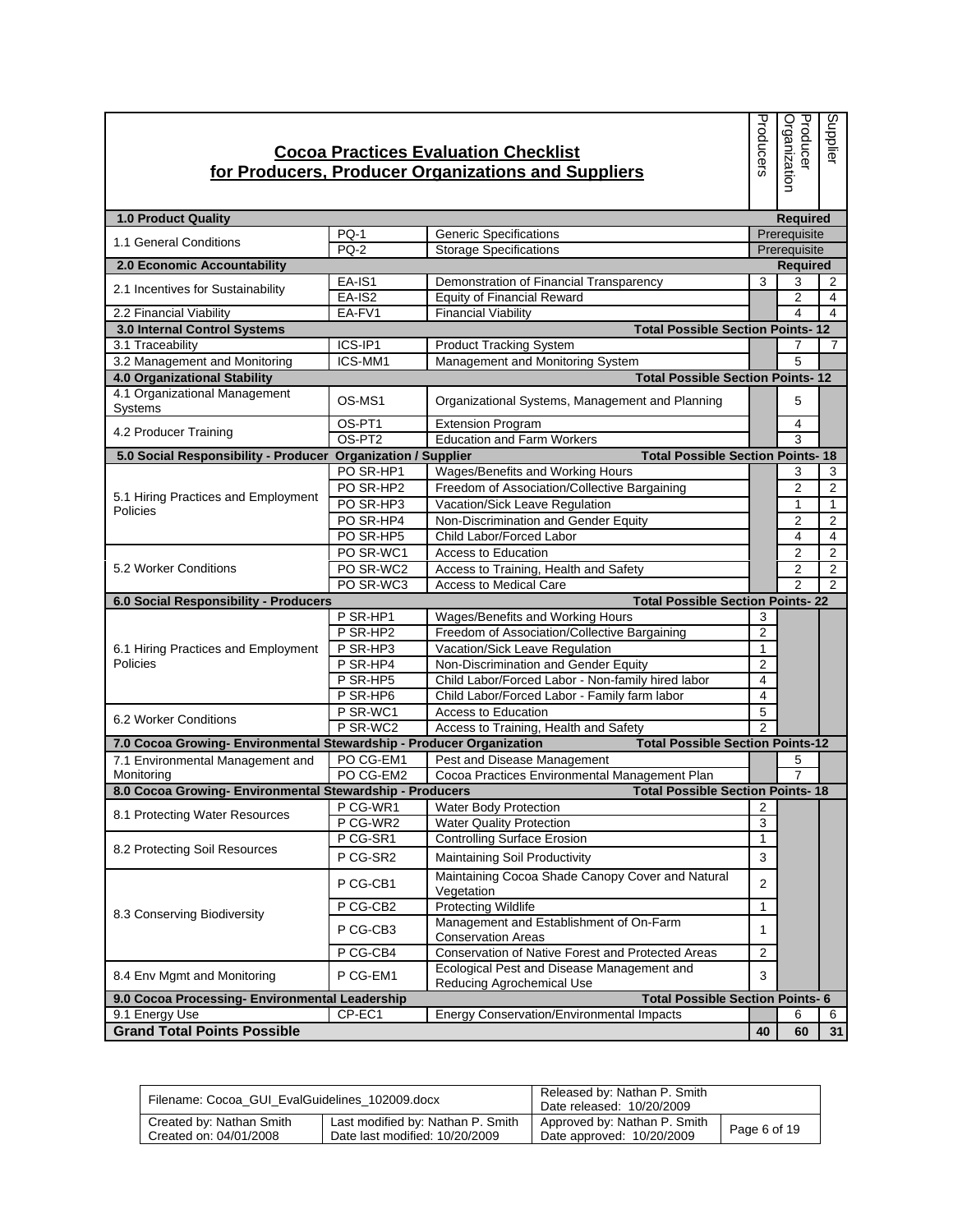# **1.0 Product Quality – Required**

Product Quality is a pre-requisite for participation in Cocoa Practices. This subject area is evaluated by Starbucks prior contracting and scheduling a Cocoa Practices verification by an approved verification organization.

# **1.1. Product Quality – General Conditions**

# **1.1.1 Intent**

These guidelines refer to the cultivation, processing and trading of cocoa beans. The product quality requirements are for dried and graded, export quality cocoa beans and not for cocoa-based processed products. Quality specifications for cocoa-based processed products will be addressed in individual contracts.

# **1.1.2 Evaluation Criteria**

# PQ-1: Generic Specifications

Product specification will vary by origin and will be specified in particular contracts between suppliers. The quality of processed cocoa products depends upon excellent quality raw materials, which originate from good cultivation and harvest/post-harvest practices, management and primary processing (fermentation and drying of beans). Minimum quality of cocoa beans is expected to be the highest grade possible per origin in respect to standard parameters of moisture level, moldy beans, slatey beans, insect damage, % fully fermented and % partially fermented beans, bean count, and defects (i.e. multiple, flat and broken beans). Depending on the contract, flavor profile may be an additional parameter to be tested.

# PQ-2: Storage Specifications

Cocoa beans should be stored in a dry, well-ventilated area away from possible sources of contamination such as pesticides, chemical fertilizers, fuels, flammable substances, etc. Where possible, beans should be stored off the floor and away from walls.

# **2.0 Economic Accountability – Required**

Economic Accountability is a pre-requisite for participation in the Cocoa Practices program. This subject area is evaluated by inspectors during the course of a Cocoa Practices verification by an approved verification organization.

# **2.1. Incentives for Sustainability**

# **2.1.1 Intent**

Through purchasing and pricing policies, Cocoa Practices seeks to provide incentives and support for economically sustainable cocoa production, processing and trading methods. In order to ensure that the entire supply chain, consisting of the producers, producer organizations, and supplier, benefits from the Cocoa Practices Program, suppliers are required to provide reliable documentation regarding prices paid to the entities throughout the chain, down to the individual producer level. Entities that purchase cocoa from farmers shall maintain a policy to ensure that women and men farmers are paid equally.

| Filename: Cocoa GUI EvalGuidelines 102009.docx |                                   | Released by: Nathan P. Smith<br>Date released: 10/20/2009 |              |
|------------------------------------------------|-----------------------------------|-----------------------------------------------------------|--------------|
| Created by: Nathan Smith                       | Last modified by: Nathan P. Smith | Approved by: Nathan P. Smith                              | Page 7 of 19 |
| Created on: 04/01/2008                         | Date last modified: 10/20/2009    | Date approved: 10/20/2009                                 |              |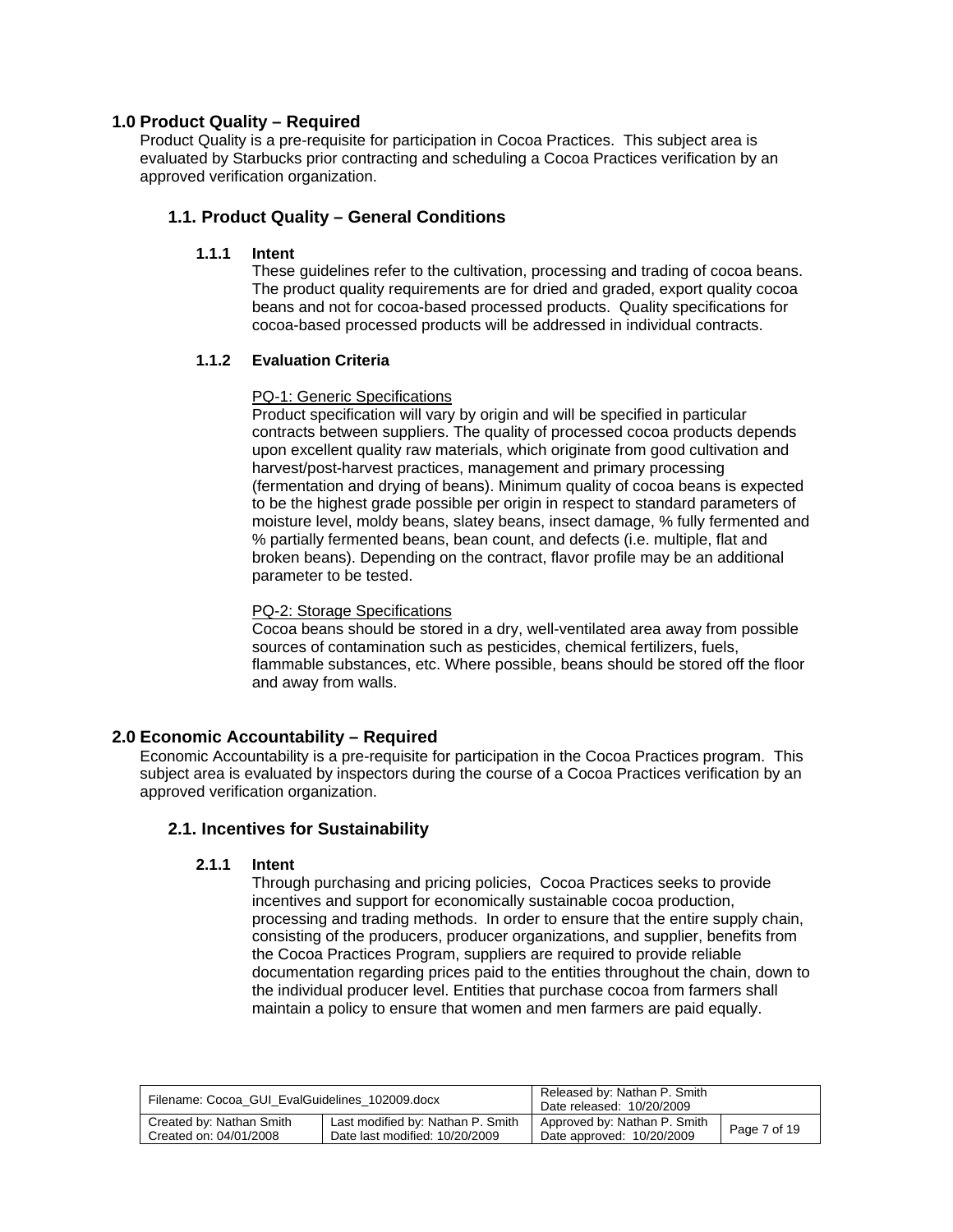# **2.1.2 Evaluation Criteria**

#### EA-IS1: Demonstration of Financial Transparency

*Objective*: Applicants are required to accurately report to verifiers whether there is a clear method of documenting and tracking payments and quantities of cocoa for the entire supply chain. Each entity in the supply chain is required to accurately report to inspectors whether there is a clear method of documenting and tracking payments of purchases and payment of premiums, listing the quantities of cocoa for the entire supply chain.

#### *Required Indicators:*

# For each Supplier:

EA-IS1.1- Supplier has documents clearly specifying all payments among all entities represented in the supply chain.

EA-IS1.2- Documents observed clearly indicate dates, names of entities buying and selling, type of cocoa (e.g. wet or dry), units of measure and quantity.

#### For each Producer Organization and Producer in the supply chain:

EA-IS1.3- Entity verified maintains receipts or invoices for the cocoa it purchases.

EA-IS1.4- Documents observed clearly indicate dates, names of entities buying and selling, type of cocoa (e.g. wet or dry), unit of measures and quantity.

EA-IS1.5- Entity verified maintains receipts or invoices for the cocoa it sells.

# EA-IS2: Equity of Financial Transactions

*Objective:* Suppliers can show that payments and any associated premiums received from their customers for responsible cocoa products are allocated according to the associated costs of cocoa cultivation, trading and processing and that an equitable share of the revenues are passed along the entire supply chain. For applicants that are vertically integrated, it is expected that the distribution of economic benefit through payment of wages and compensation also demonstrate social equity and responsibility. The price paid by applicants to suppliers will be directly correlated to the extent to which these cocoa farmers and farmers organizations themselves operate in a socially and environmentally responsible manner. Suppliers should be able to document their pricing and premium setting process. Suppliers shall maintain a policy to ensure that women and men farmers are paid equally.

| Filename: Cocoa GUI EvalGuidelines 102009.docx |                                   | Released by: Nathan P. Smith<br>Date released: 10/20/2009 |              |
|------------------------------------------------|-----------------------------------|-----------------------------------------------------------|--------------|
| Created by: Nathan Smith                       | Last modified by: Nathan P. Smith | Approved by: Nathan P. Smith                              | Page 8 of 19 |
| Created on: 04/01/2008                         | Date last modified: 10/20/2009    | Date approved: 10/20/2009                                 |              |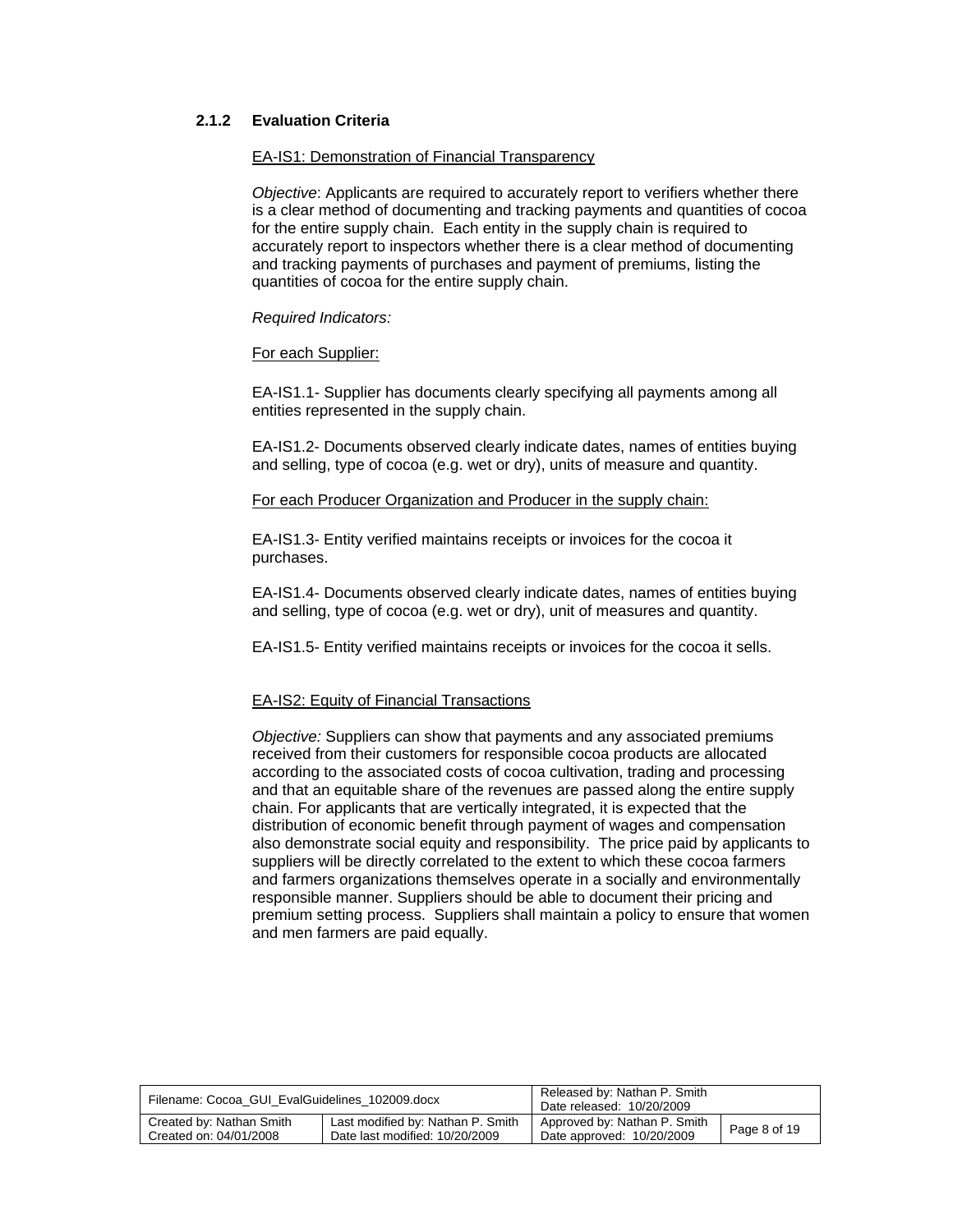*Required Indicators:* 

At the Application level:

- EA-IS2.1 Supplier can detail cost of operations through 3rd party financial audit or other dependable documentation. Comply/Not Comply
- EA-IS2.2 Supplier has systems to demonstrate that payments to cocoa producers and/or processors are equitable, clearly assuring that all parties in the supply chain derive a return for their labors that covers the cost of production and enables each party to make a profit. These systems include a mechanism to track equal payment terms to women and men farmers. Comply/Not Comply

# For each Producer Organization in the supply chain:

- EA-IS2.3 In the case of sharecropping arrangements, supplier and/or producer organization will have documentation of each Cocoa Practices farm under this arrangement and the terms of the agreement between tenant and owner. Comply/Not Comply
- EA-IS2.4 Documentation of premium payments (if awarded) and documentation of price and premium determination process exists and this information is maintained by supplier and producer organization. Comply/Not Comply

# **2.2. Financial Viability**

# **2.2.1 Intent**

Cocoa Practices seeks to develop long-term trading relationships with cocoa suppliers that are committed to sustainable practices.

# **2.2.2 Evaluation Criteria**

# EA-FV1: Financial Viability

*Objective:* Long-term financial viability plays a key role in the ability of suppliers to be long-term, stable partners and invest in continuous improvement in social, economic and environmental areas. Farmers need access to affordable credit to achieve profitability and make investments toward sustainable practices. This credit should be made equally available to both male and female farmers.

# *Required Indicators:*

For each Supplier/Producer Organization in the supply chain:

 EA-FV1.1 – The supplier/producer organization must show financial statements or credit references for the prior two years.

# *Optional:*

 EA-FV1.2 - The supplier/producer organization maintains audited financial statements

| Filename: Cocoa GUI EvalGuidelines 102009.docx |                                   | Released by: Nathan P. Smith<br>Date released: 10/20/2009 |              |
|------------------------------------------------|-----------------------------------|-----------------------------------------------------------|--------------|
| Created by: Nathan Smith                       | Last modified by: Nathan P. Smith | Approved by: Nathan P. Smith                              | Page 9 of 19 |
| Created on: 04/01/2008                         | Date last modified: 10/20/2009    | Date approved: 10/20/2009                                 |              |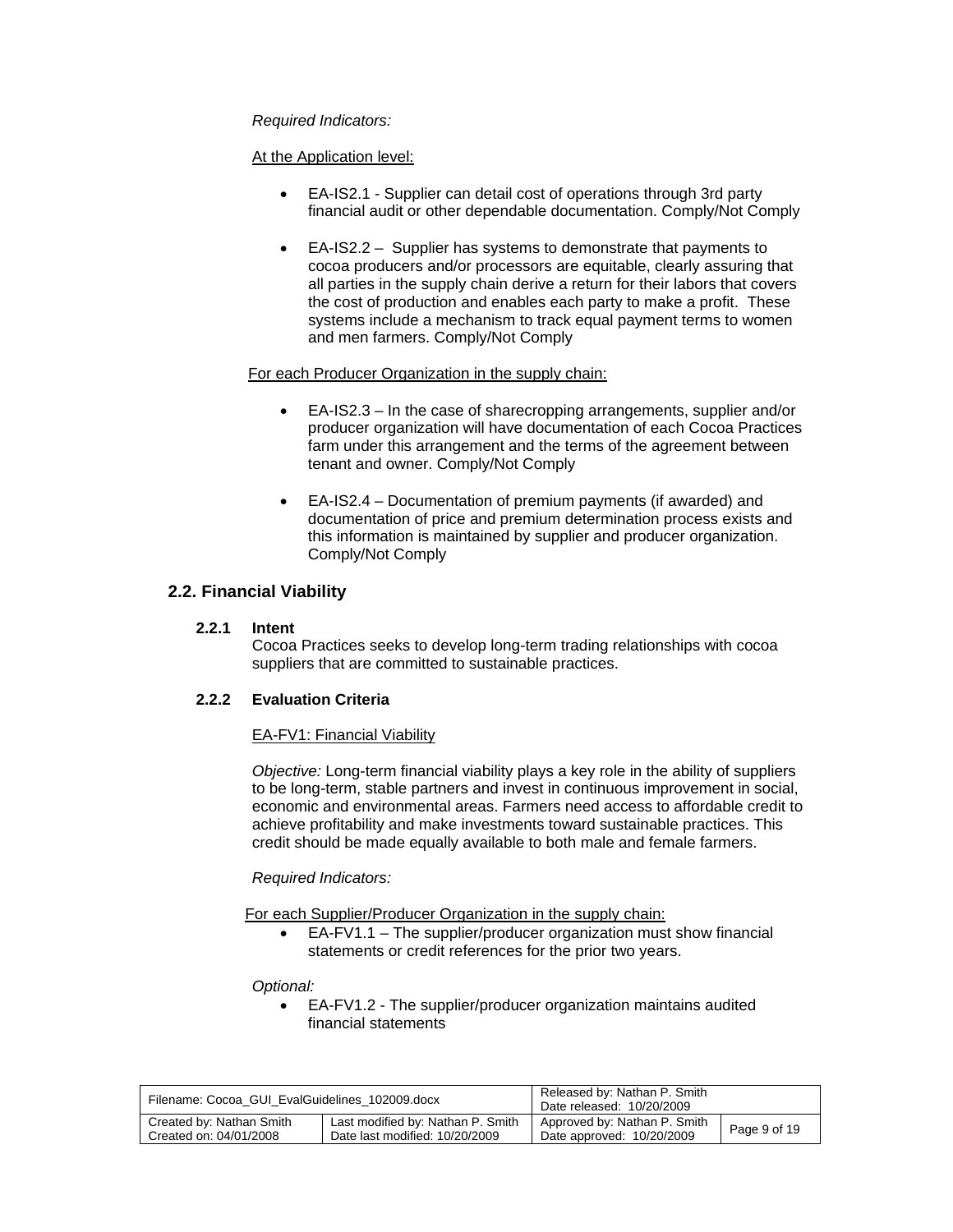- EA-FV1.3 The supplier/producer organization has a mechanism for preharvest credit to producers.
- EA-FV1.4 The supplier/producer organization has a mechanism to distribute credit to both female and male producers

# **3.0 Internal Control Systems**

The following criteria apply to supply chains in which cocoa farmers are organized into a producer organization or supplier network.

# **3.1. Identity Preservation**

#### **3.1.1 Intent**

Maintaining a document system that can trace cocoa purchased back to its origin is central to the credibility of a responsible cocoa monitoring system.

#### ICS-IP1: Product Tracking System

*Objective:* Systems are in place to maintain product identity of cocoa purchased throughout the supply chain.

*Indicators:* Refer to the "Cocoa Practices Scorecard".

# **3.2. Management and Monitoring**

#### **3.2.1 Intent**

An internal control system (ICS) is a documented management and monitoring system that allows applicants and inspectors to track and verify conformance and progress toward compliance for the criterion. An ICS is particularly important in a supply chain comprised of many small-scale farms, or a complex supply chain of small and medium size farms.

#### ICS-MM1: Management and Monitoring System

*Objective:* Applicant organization develops a system to implement and monitor progress towards compliance with the Cocoa Practices criterion. This system of personnel and documents allows inspectors to verify the degree of implementation in concert with randomly selected farm inspections.

*Indicators:* Refer to the "Cocoa Practices Scorecard".

# **4.0 Organizational Stability**

The following criteria apply to supply chains in which cocoa farmers are organized into a producer organization or supplier network.

# **4.1. Organizational Management Systems**

# **4.1.1 Intent**

As the majority of cocoa farmers are small and medium scale producers, there is an inherent need for them to access efficient and accountable marketing

| Filename: Cocoa GUI EvalGuidelines 102009.docx |                                   | Released by: Nathan P. Smith<br>Date released: 10/20/2009 |               |
|------------------------------------------------|-----------------------------------|-----------------------------------------------------------|---------------|
| Created by: Nathan Smith                       | Last modified by: Nathan P. Smith | Approved by: Nathan P. Smith                              | Page 10 of 19 |
| Created on: 04/01/2008                         | Date last modified: 10/20/2009    | Date approved: 10/20/2009                                 |               |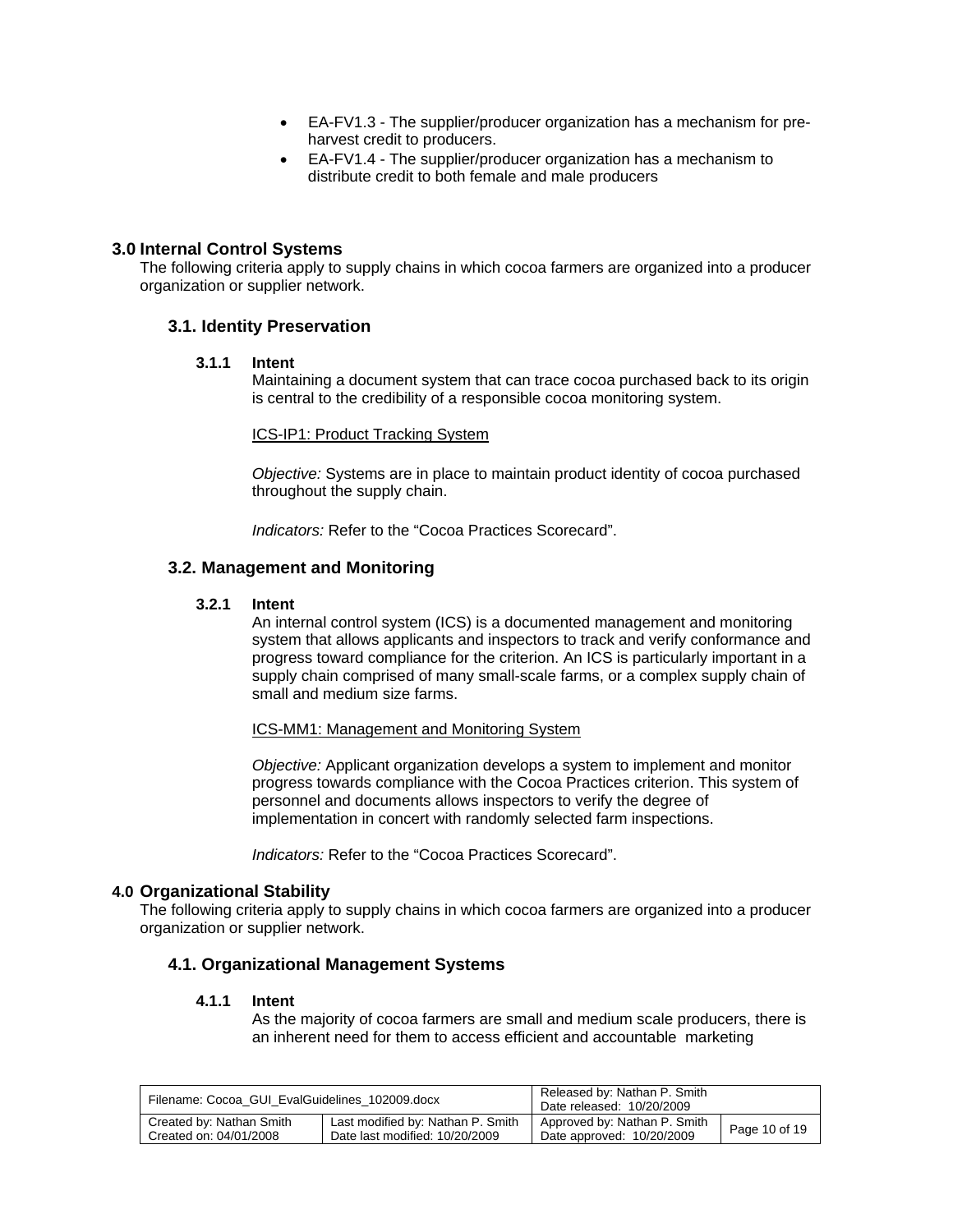organizations to achieve economies of scale and maximize profitability from cocoa trading. Management systems, participatory processes and transparent reporting are foundations of accountability and long-term organizational stability.

# OS-MS1: Organizational Systems, Management and Planning

*Objective:* Management systems are developed which increase institutional strength, accountability, gender equity and smallholder participation in the organization.

*Indicators:* Refer to the "Cocoa Practices Scorecard".

# **4.2. Producer Training**

# **4.2.1 Intent**

All farmers organized into a producer organization or supplier network should have access to training to improve their farming practices and the associated social, economic and environmental benefits of responsible tropical tree crop cultivation.

Producer organizations should provide training to producers to ensure that cocoa cultivation and processing is progressively improving towards environmental, economic and social sustainability. Through training, individual producers improve their ability to manage their farms and process their product and per hectare productivity, thus increasing the benefits of tree crop. Trained producers can in turn transfer their knowledge to other farmers. In many regions, women hold a primary role in environmental stewardship and resource management and this role should be recognized in training programs. Training programs should include both male and female farmers.

The tradition of children helping on their families' farms and the hiring of casual laborers are important practices in many cocoa-growing communities. However, training programs are needed to increase the awareness of children's rights, the importance of education, humane conditions for farm workers and fair terms for sharecroppers. This training should focus on expanding farmers' understanding of the social aspects of responsible farm management.

# **4.2.2 Evaluation Criteria**

#### OS-PT1: Farm Management Training

*Objective:* Small-scale farmers often have limited or no access to technical knowledge regarding agricultural best practices. The producer organization should provide its members with extension programs on best practices for cocoa cultivation, farm management and rehabilitation, and post-harvest processing. Extension services can increase farmers' yields and improve product quality. Efforts should be taken to ensure the participation of women farmers in these programs.

| Filename: Cocoa GUI EvalGuidelines 102009.docx |                                   | Released by: Nathan P. Smith<br>Date released: 10/20/2009 |               |
|------------------------------------------------|-----------------------------------|-----------------------------------------------------------|---------------|
| Created by: Nathan Smith                       | Last modified by: Nathan P. Smith | Approved by: Nathan P. Smith                              | Page 11 of 19 |
| Created on: 04/01/2008                         | Date last modified: 10/20/2009    | Date approved: 10/20/2009                                 |               |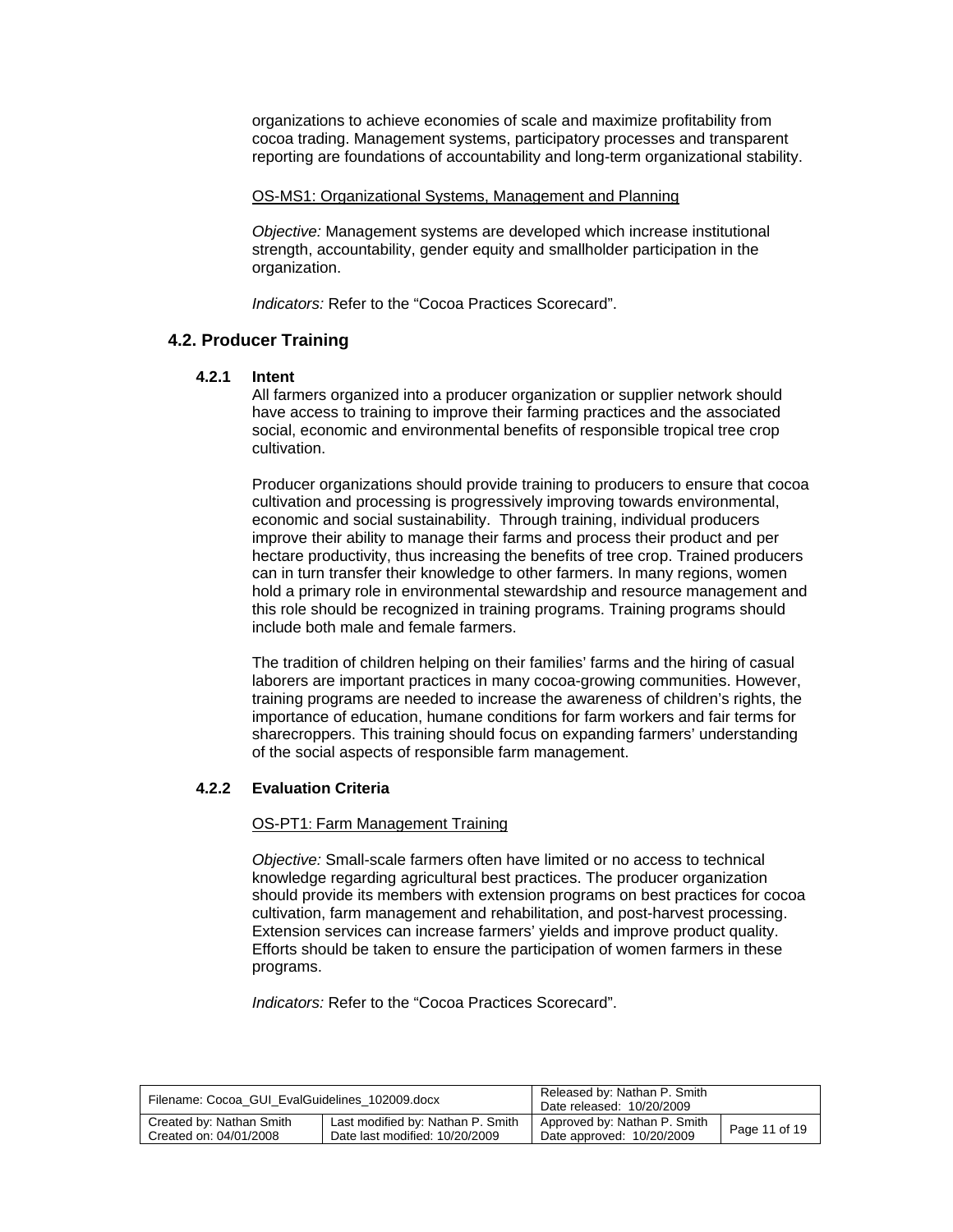# OS-PT2: Training on Child and Worker Rights

*Objective:* Farmers receive training on children's rights, the importance of sending children to school and the available resources in their local area to accomplish that goal, as well as emphasizing equitable educational opportunities for boy and girl children. Farmers receive training on child protection and standards for humane working conditions for farm workers. Training programs incorporate the content of international labor laws regarding worst forms of child labor and are designed in accordance with local cultures and customs to increase effectiveness. Suppliers are encouraged to include information on salient issues in their local areas that can increase the health and well being of the farming communities.

*Indicators:* Refer to the "Cocoa Practices Scorecard".

# **5.0 Social Responsibility – Producer Organization/Supplier**

The following criteria are designed to foster social responsibility within workplaces owned and/or operated by the producer organization. The criteria apply to permanent/full time, part time and temporary/seasonal workers.

# **5.1. Hiring Practices and Employment Policies**

# **5.1.1 Intent**

Cocoa Practices seeks fair employee hiring practices and employment policies that provide for and protect employees. Employers should meet local employment standards and provide a workplace free of discrimination.

# **5.1.2 Evaluation Criteria**

PO SR-HP1: Wages/Benefits and Working Hours

*Objective:* Overall compensation for full time, part time and temporary workers of the organization meets/exceeds local or national laws

*Indicators:* Refer to the "Cocoa Practices Scorecard".

# PO SR-HP2: Freedom of Association/Collective Bargaining

*Objective:* Ensure that workers' rights to organize and negotiate freely with their employers are guaranteed in accordance with national laws and international obligations (ILO Conventions 87 and 98).

*Indicators:* Refer to the "Cocoa Practices Scorecard".

#### PO SR-HP3: Vacation/Sick Leave Regulation

*Objective:* Employees should be allowed time off, full-time workers should have paid sick leave. Farmer organizations should search for ways of insuring their members in a medical insurance or social security system as appropriate to local government and social security systems.

| Filename: Cocoa GUI EvalGuidelines 102009.docx |                                   | Released by: Nathan P. Smith<br>Date released: 10/20/2009 |               |
|------------------------------------------------|-----------------------------------|-----------------------------------------------------------|---------------|
| Created by: Nathan Smith                       | Last modified by: Nathan P. Smith | Approved by: Nathan P. Smith                              | Page 12 of 19 |
| Created on: 04/01/2008                         | Date last modified: 10/20/2009    | Date approved: 10/20/2009                                 |               |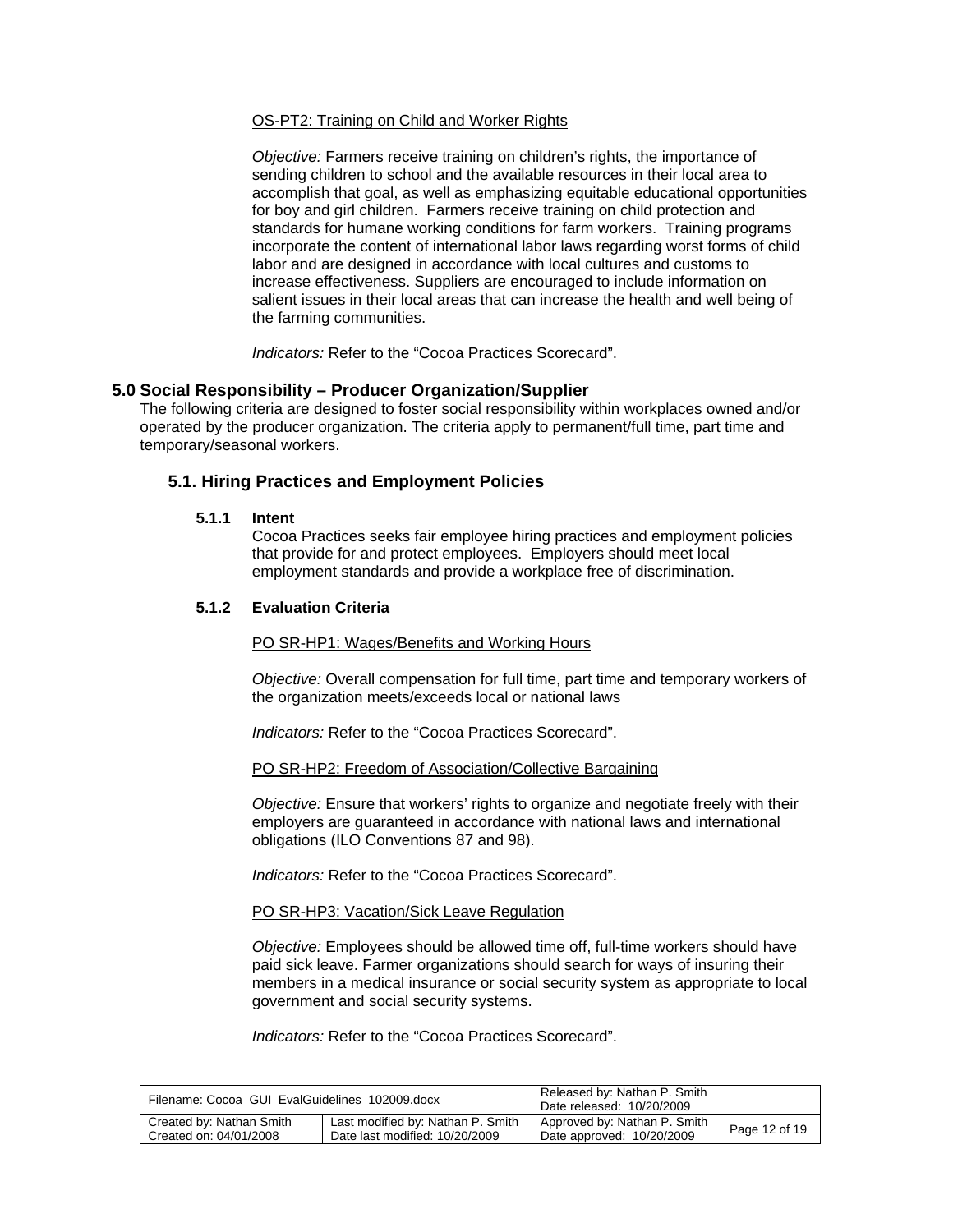# PO SR-HP4: Non-Discrimination and Gender Equity

Suppliers will not discriminate on the basis of race, color, national origin, gender, sexual orientation, religion, disability, or other similar factors, in hiring practices or any other term or condition of work, occupational training, advancement, promotion, remuneration, granting of social benefits, discipline or termination (ILO Convention 111). Suppliers will provide equal pay for men and women for equal work (ILO Convention 100), except in the case of recognizing seniority of service through higher pay. Sexual harassment is prohibited and workers have access to a safe and confidential complaint mechanism.

*Scoring Indicators:* For the scoring indicators for this criterion, please refer to Cocoa Practices Scorecard.

# PO SR-HP5: Child Labor/Forced Labor

*Objective:* No direct contracting of any persons under the age of 14 (ILO Convention 138). (We prefer that our suppliers hire no one under the age of 15). If local regulations stipulate compulsory education up to an age greater than 15, those regulations will apply during school hours. Children of producer families can participate in activities which are not harmful to their health and do not conflict with local educational calendar and schedules. The use of any forced, involuntary or trafficked labor, either directly or indirectly, by our suppliers, contractors or subcontractors, producer organizations, etc. will not be tolerated (ILO Convention 182 and 29).

*Note: PO SR-HP5.4 and PO SR-HP5.5 are only applicable to producer organizations* 

*Indicators:* Refer to the "Cocoa Practices Scorecard".

# **5.2. Worker Conditions**

# **5.2.1 Intent**

Cocoa production systems should ensure protection from workplace hazards and conform to national laws as well as to international conventions related to occupational health and safety and living conditions.

# **5.2.2 Evaluation Criteria**

PO SR-WC1: Access to Education

*Objective:* Workers and their families should have access to organized education

*Indicators:* Refer to the "Cocoa Practices Scorecard".

PO SR-WC2: Access to Training, Health & Safety

*Objective:* Effective steps are taken to protect the health and safety of workers

| Filename: Cocoa GUI EvalGuidelines 102009.docx |                                   | Released by: Nathan P. Smith<br>Date released: 10/20/2009 |               |
|------------------------------------------------|-----------------------------------|-----------------------------------------------------------|---------------|
| Created by: Nathan Smith                       | Last modified by: Nathan P. Smith | Approved by: Nathan P. Smith                              | Page 13 of 19 |
| Created on: 04/01/2008                         | Date last modified: 10/20/2009    | Date approved: 10/20/2009                                 |               |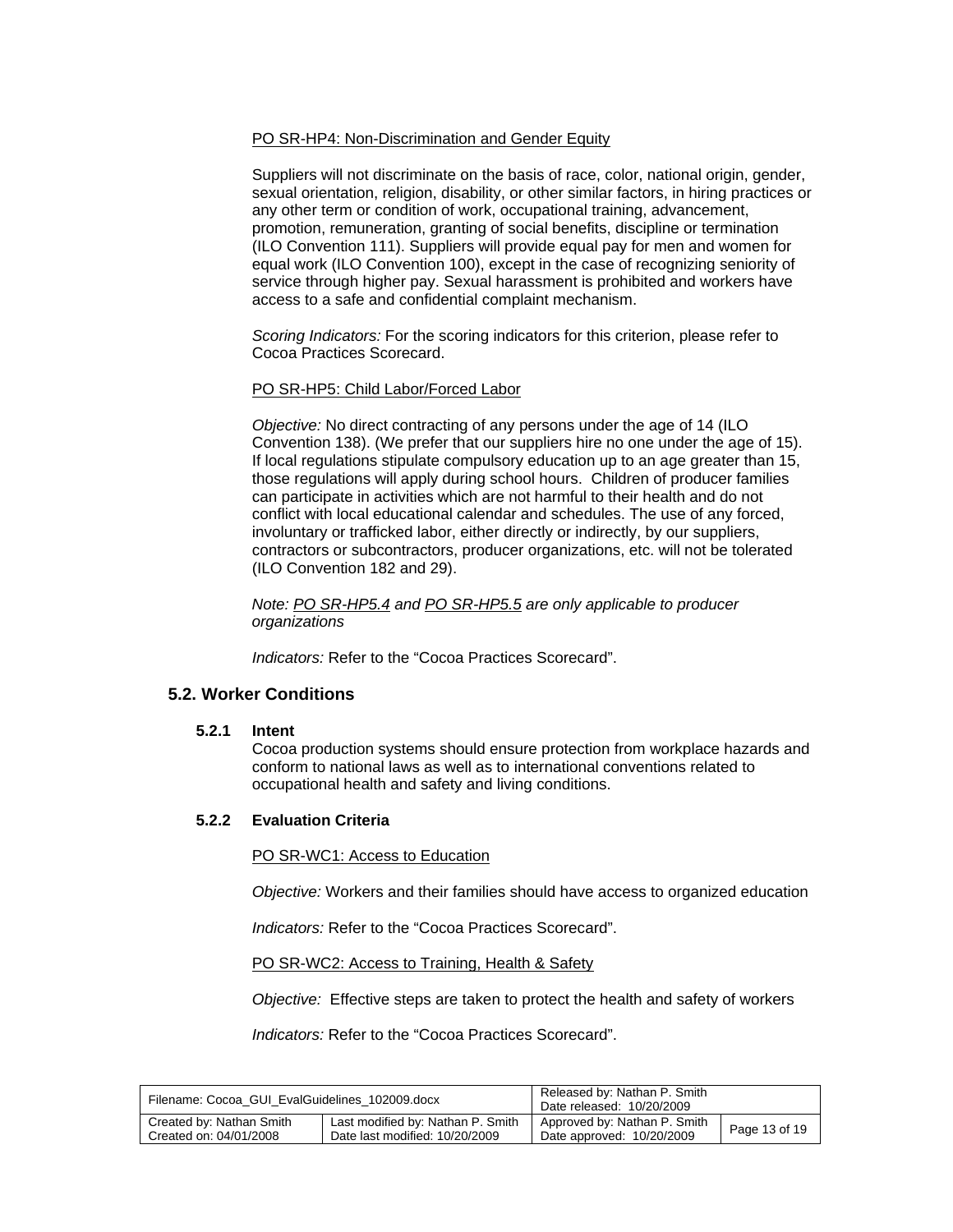#### PO SR-WC3: Access to Medical Care

*Objective:* Workers and their families should have access to medical care

*Indicators:* Refer to the "Cocoa Practices Scorecard".

# **6.0 Social Responsibility – Producers**

The following criteria are designed to foster social responsibility on cocoa farms. As a reduced sampling method is used to inspect producers, the producer organization or supplier will monitor these conditions at the producer level.

# **6.1. Hiring Practices and Employment Policies**

#### **6.1.1 Intent**

Seeks to ensure fair hiring practices and employment policies that provide for and protect farm workers. Those farms that hire regular employees should meet local employment standards.

#### **6.1.2 Evaluation Criteria**

#### P SR-HP1: Wages/Benefits and Working Hours

*Objective:* Overall compensation for full time, part time and temporary workers meets or exceeds local or national laws

*Indicators:* Refer to the "Cocoa Practices Scorecard".

#### P SR-HP2: Freedom of Association/Collective Bargaining

*Objective:* Ensure that workers' rights to organize and negotiate freely with their employers are guaranteed in accordance with national laws and international obligations (ILO Conventions 87 and 98).

*Indicators:* Refer to the "Cocoa Practices Scorecard".

P SR-HP3: Vacation/Sick Leave Regulation

*Objective:* Employees should be allowed time off, full-time workers should have paid sick leave.

*Indicators:* Refer to the "Cocoa Practices Scorecard".

P SR-HP4: Non-Discrimination and Gender Equity

*Objective* Sexual harassment is prohibited and workers have access to a safe and confidential complaint mechanism. Equal pay is provided for equal work to all workers.

| Filename: Cocoa GUI EvalGuidelines 102009.docx |                                   | Released by: Nathan P. Smith<br>Date released: 10/20/2009 |               |
|------------------------------------------------|-----------------------------------|-----------------------------------------------------------|---------------|
| Created by: Nathan Smith                       | Last modified by: Nathan P. Smith | Approved by: Nathan P. Smith                              | Page 14 of 19 |
| Created on: 04/01/2008                         | Date last modified: 10/20/2009    | Date approved: 10/20/2009                                 |               |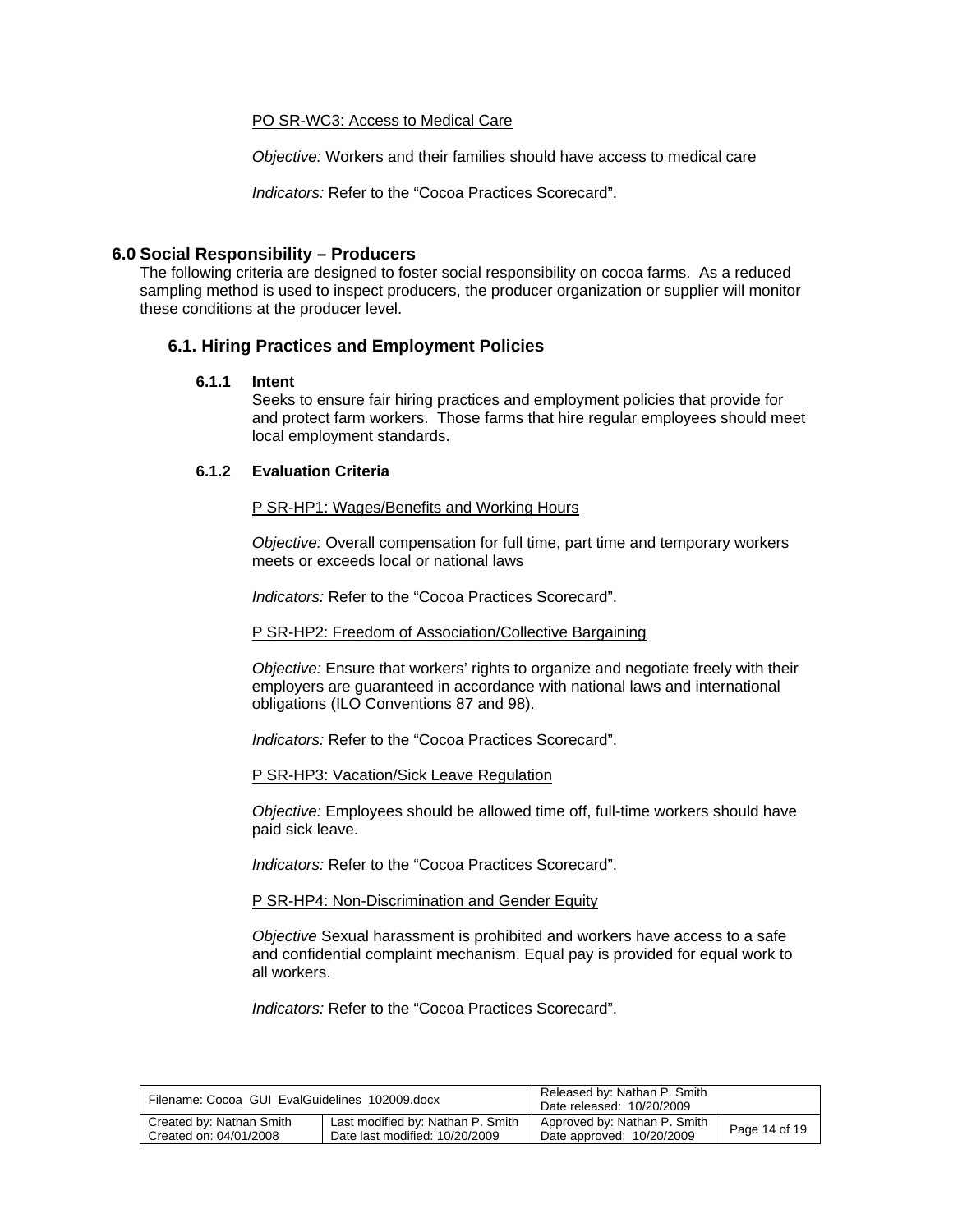# P SR-HP5: Child Labor/Forced Labor – Non-family Hired Labor

*Objective:* No direct contracting of any persons under the age of 14. (ILO Convention 138) (We prefer that our suppliers hire no one under the age of 15). If local regulations stipulate compulsory education up to an age greater than 15, those regulations will apply during school hours. There is no use of any forced, involuntary, or trafficked labor (ILO Convention 182 and 29).

*Indicators:* Refer to the "Cocoa Practices Scorecard".

# P SR-HP6: Child Labor/Forced Labor – Family Farm Labor *(farms dependent on family labor)*

*Objective:* Children helping on their families' farms must not sacrifice their education for farm work and the nature of work they undertake must not endanger their health or safety. If local regulations stipulate compulsory education up to an age greater than 15, those regulations will apply during school hours. There is no use of any forced, involuntary or trafficked labor (ILO Convention 182 and 29).

*Indicators:* Refer to the "Cocoa Practices Scorecard".

# **6.2. Worker Conditions**

#### **6.2.1 Intent**

Cocoa production systems should ensure protection from workrelated hazards and conform to national laws as well as to international conventions related to occupational health and safety and living conditions

# **6.2.2 Evaluation Criteria**

# P SR-WC1: Access to Education

*Objective:* Workers and their families should have access to organized education. In the case of small farms, children of farm owner/manager shall also have access to organized education.

*Indicators:* Refer to the "Cocoa Practices Scorecard".

P SR-WC2: Access to Training, Health & Safety

*Objective:* Effective steps are taken to protect the health and safety of workers.

*Indicators:* Refer to the "Cocoa Practices Scorecard".

# **7.0 Environmental Stewardship - Producer Organization – Cocoa Growing**

Cocoa cultivation involves human intervention in rural areas formerly dominated by natural forest environments, primarily in the humid lowland tropics, which are some of the earth's most biologically diverse regions. While areas of cocoa production may vary in the extent to which past and current human activity (settlement, deforestation, industrial activity, agricultural activity) have already altered the natural environments, exemplary cocoa production strives to manage in a sustainable way the area's natural resources (forest, terrestrial, aquatic, soil) and, where

| Filename: Cocoa GUI EvalGuidelines 102009.docx |                                   | Released by: Nathan P. Smith<br>Date released: 10/20/2009 |               |
|------------------------------------------------|-----------------------------------|-----------------------------------------------------------|---------------|
| Created by: Nathan Smith                       | Last modified by: Nathan P. Smith | Approved by: Nathan P. Smith                              | Page 15 of 19 |
| Created on: 04/01/2008                         | Date last modified: 10/20/2009    | Date approved: 10/20/2009                                 |               |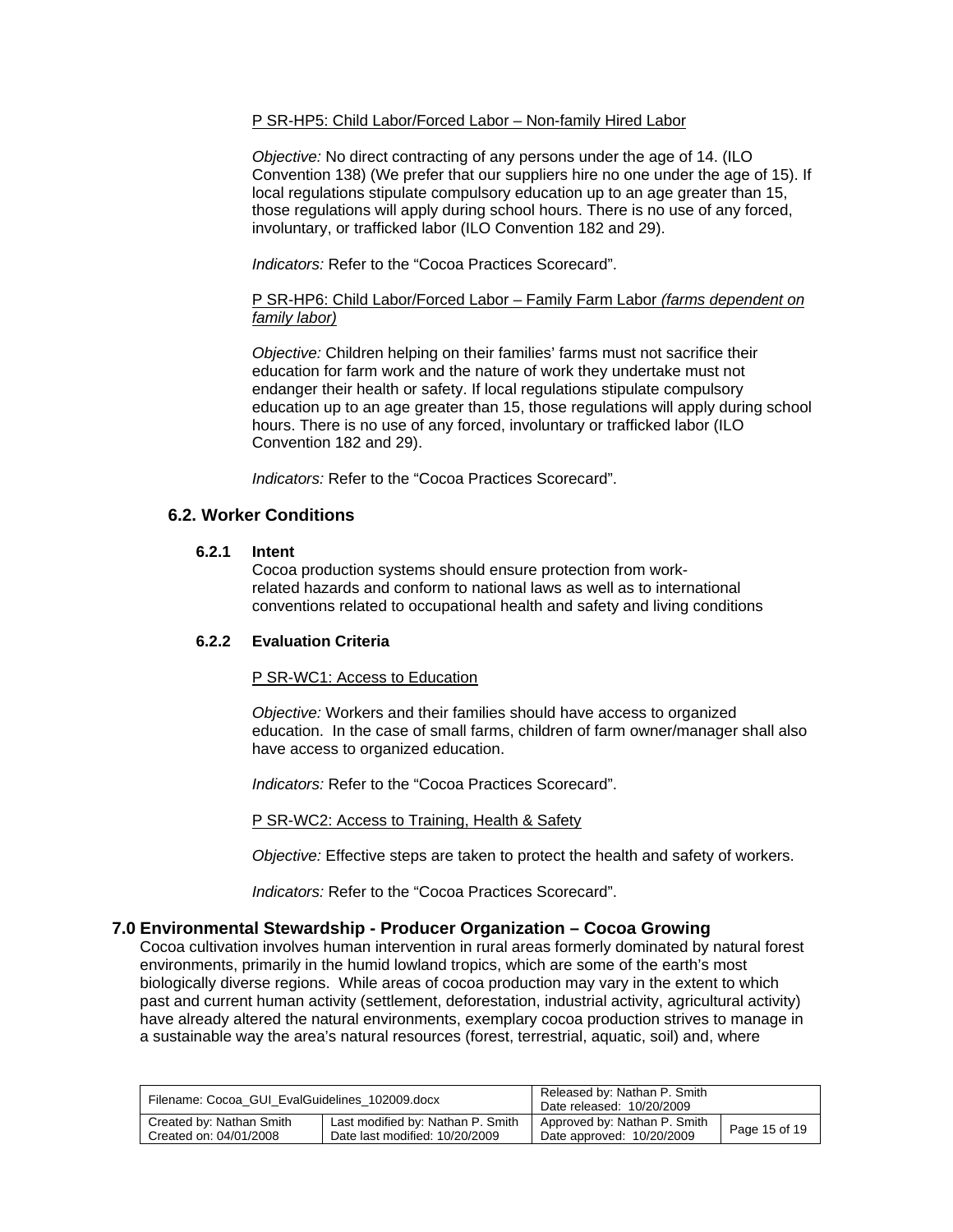possible, to contribute to the restoration of the native biodiversity and natural resources. Environmental Leadership in cocoa growing is demonstrated through efforts to protect and conserve water and soil integrity, biological diversity and overall ecosystem functions.

# **7.1. Environmental Management and Monitoring**

# **7.1.1 Intent**

Environmental best practices are achieved through a concerted effort to provide the training, support and monitoring necessary for on-farm implementation. Integrated pest management procedures and responsible agrochemical use are best guided by a sufficient information base, effective planning, and strict monitoring.

# **7.1.2 Evaluation Criteria**

# PO CG-EM1: Pest and Disease Management

*Objective:* The development and maintenance of agro-ecosystems capable of naturally maintaining pests and diseases at insignificant levels. Farmers monitor disease and pest damage and have access to a suite of affordable and accessible pest and disease control methods, organic fertilization methods and productive germplasm. Agrochemicals are to be used as last resorts and are handled in a safe manner. Pesticides identified as Type 1A or 1B by the World Health Organization are not allowed. Strategies are developed to reduce dependence on external agrochemical inputs over time.

*Indicators:* Refer to the "Cocoa Practices Scorecard".

# PO CG-EM2: Cocoa Practices Environmental Management Plan

*Objective:* Management planning and monitoring are critical to sustainable cocoa production. This criterion help to assure that environmental management is not done ad hoc but instead carefully thought through and based on knowledge of resource conditions on participating Cocoa Practices farms and surrounding areas.

*Indicators:* Refer to the "Cocoa Practices Scorecard".

# **8.0 Environmental Stewardship – Producers – Cocoa Growing**

The following criteria are designed to foster the best environmental practices on cocoa farms. As individual farmers are not expected to be direct applicants to the Cocoa Practices Program, the producer organization will monitor these conditions through its Environmental Management Plan at the producer level. All sampled producers should be evaluated against this subject area.

# **8.1. Protecting Water Resources**

# **8.1.1 Intent**

To cultivate, grow and harvest cocoa in a manner that avoids adverse impacts to water resources.

| Filename: Cocoa GUI EvalGuidelines 102009.docx |                                   | Released by: Nathan P. Smith<br>Date released: 10/20/2009 |               |
|------------------------------------------------|-----------------------------------|-----------------------------------------------------------|---------------|
| Created by: Nathan Smith                       | Last modified by: Nathan P. Smith | Approved by: Nathan P. Smith                              | Page 16 of 19 |
| Created on: 04/01/2008                         | Date last modified: 10/20/2009    | Date approved: 10/20/2009                                 |               |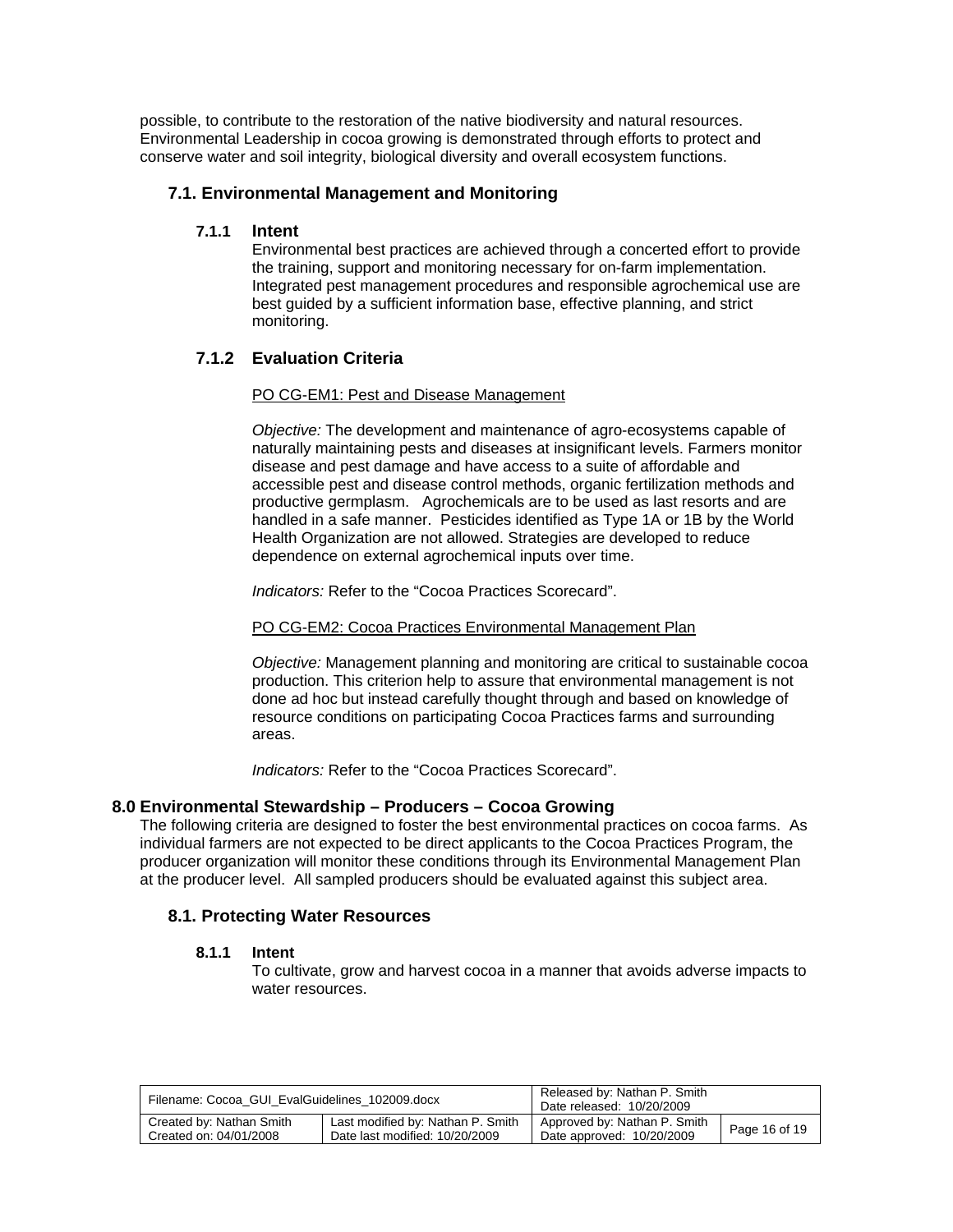# **8.1.2 Evaluation Criteria**

# P CG-WR1: Water Body Protection

*Objective:* To control sedimentation and contamination and to provide habitat for native wildlife.

*Indicators:* Refer to the "Cocoa Practices Scorecard".

# P CG-WR2: Water Quality Protection

*Objective:* No degradation to surface or ground water quality

*Indicators:* Refer to the "Cocoa Practices Scorecard".

# **8.2. Protecting Soil Resources**

#### **8.2.1 Intent**

To maintain the health and productivity of soils, for the purposes of assuring sustainable cocoa production as well as the continued viability of other biotic resources found on the farm. From a farming perspective, the single greatest asset to maintaining viable, sustainable cocoa production is the soil, the medium from which all vegetative life springs. Without a healthy soil resource, sustainable farming is simply not possible. Stewardship of the soil must be an everyday preoccupation of responsible farmers.

# **8.2.2 Evaluation Criteria**

#### P CG-SR1: Controlling Surface Erosion

*Objective:* To keep topsoil on site. Loss of topsoil can hasten the loss of productive capacity and introduce sedimentation and contaminants into nearby water bodies.

*Indicators:* Refer to the "Cocoa Practices Scorecard".

# P CG-SR2: Maintaining Soil Productivity (Nutrient Management)

*Objective:* To assure long-term ecological and agricultural productivity by maintaining soil health.

*Indicators:* Refer to the "Cocoa Practices Scorecard".

# **8.3. Conserving Biological Diversity**

#### **8.3.1 Intent**

Encourage cocoa farming practices that maintain and enhance natural biodiversity and ecosystem functions within and adjacent to cocoa production areas. Increased biodiversity has been shown to improve the resiliency of an ecosystem. Greater biodiversity is achieved by creating conditions that support the full suite of floral and faunal species indigenous to the region. To protect and enhance natural biological diversity and ecosystem functions, cocoa growing

| Filename: Cocoa GUI EvalGuidelines 102009.docx |                                   | Released by: Nathan P. Smith<br>Date released: 10/20/2009 |               |
|------------------------------------------------|-----------------------------------|-----------------------------------------------------------|---------------|
| Created by: Nathan Smith                       | Last modified by: Nathan P. Smith | Approved by: Nathan P. Smith                              | Page 17 of 19 |
| Created on: 04/01/2008                         | Date last modified: 10/20/2009    | Date approved: 10/20/2009                                 |               |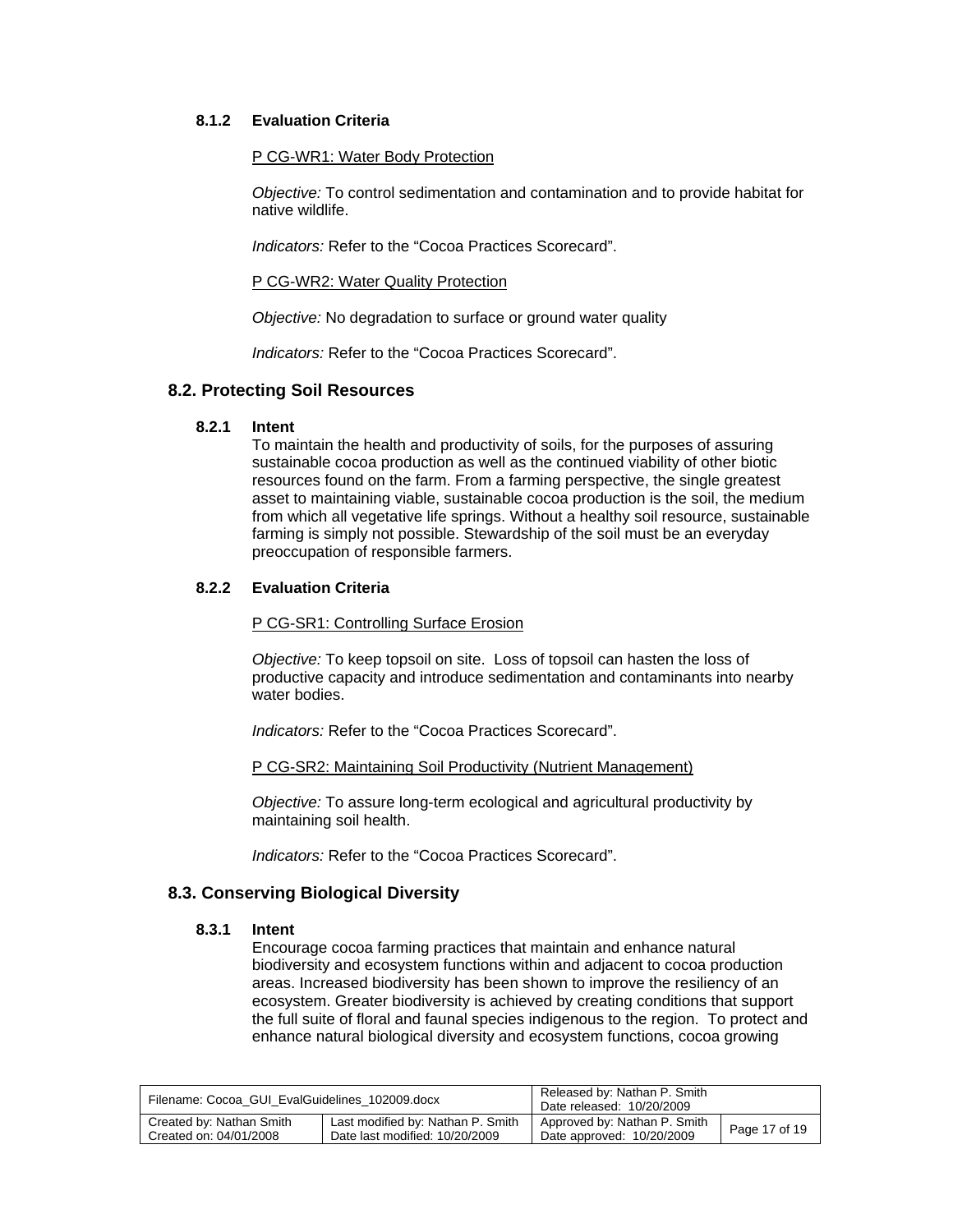must minimize adverse impacts to natural vegetation and wildlife. Considerations to remove local native species that may harbor cocoa diseases or pests should be balanced with need to maintain biological diversity.

# **8.3.2 Evaluation Criteria**

# P CG-CB1: Maintaining a Shade Canopy Cover and Natural Vegetation

*Objective:* To maintain or restore a canopy of diverse native tree species aimed at conserving native biodiversity in areas originally covered by forest. Farmers balance product quality, economic, and local ecological considerations when determining percentages of canopy cover to maintain, however they recognize and prioritize diversified agroforestry systems, which help maintain ecological functions.

*Indicators:* Refer to the "Cocoa Practices Scorecard".

#### P CG-CB2: Protecting Wildlife

*Objective:* In the context of cocoa farming, the objective is to manage agricultural operations so as to provide conditions supporting the habitat needs of native wildlife species, especially those species that are threatened or endangered.

*Indicators:* Refer to the "Cocoa Practices Scorecard".

#### P CG-CB3: Management and Establishment of On-Farm Conservation Areas

*Objective:* In order to conserve and/or enhance biodiversity and ecological functions, areas of high ecological value ((e.g., areas with significant intact forest, primary forest canopy cover, rare flora and fauna communities, important habitat elements, critical watershed values, importance to local communities' traditional cultural identity)) are identified and then managed with a conservation emphasis. If areas of ecological value are completely lacking on the farm, farmers undertake efforts to restore natural habitat or conditions on a portion of the farm.

*Indicators:* Refer to the "Cocoa Practices Scorecard".

# P CG-CB4: Conservation of Native Forest and Protected Areas

*Objective*: As agricultural production, including cocoa, can cause deforestation, Cocoa Practices farmers protect native, primary forest and any legally protected areas. No areas of native, primary forest or legally protected areas are cleared for agricultural production after May 21, 2007.

*Indicators:* Refer to the "Cocoa Practices Scorecard".

# **8.4. Environmental Management and Monitoring**

#### **8.4.1 Intent**

Environmental leadership is best guided by a sufficient information base, effective planning, and monitoring, particularly with respect to use of agrochemicals and integrated pest management.Environmental leadership requires a working knowledge of resource conditions, clear long-term and short-

| Filename: Cocoa GUI EvalGuidelines 102009.docx |                                   | Released by: Nathan P. Smith<br>Date released: 10/20/2009 |               |
|------------------------------------------------|-----------------------------------|-----------------------------------------------------------|---------------|
| Created by: Nathan Smith                       | Last modified by: Nathan P. Smith | Approved by: Nathan P. Smith                              | Page 18 of 19 |
| Created on: 04/01/2008                         | Date last modified: 10/20/2009    | Date approved: 10/20/2009                                 |               |